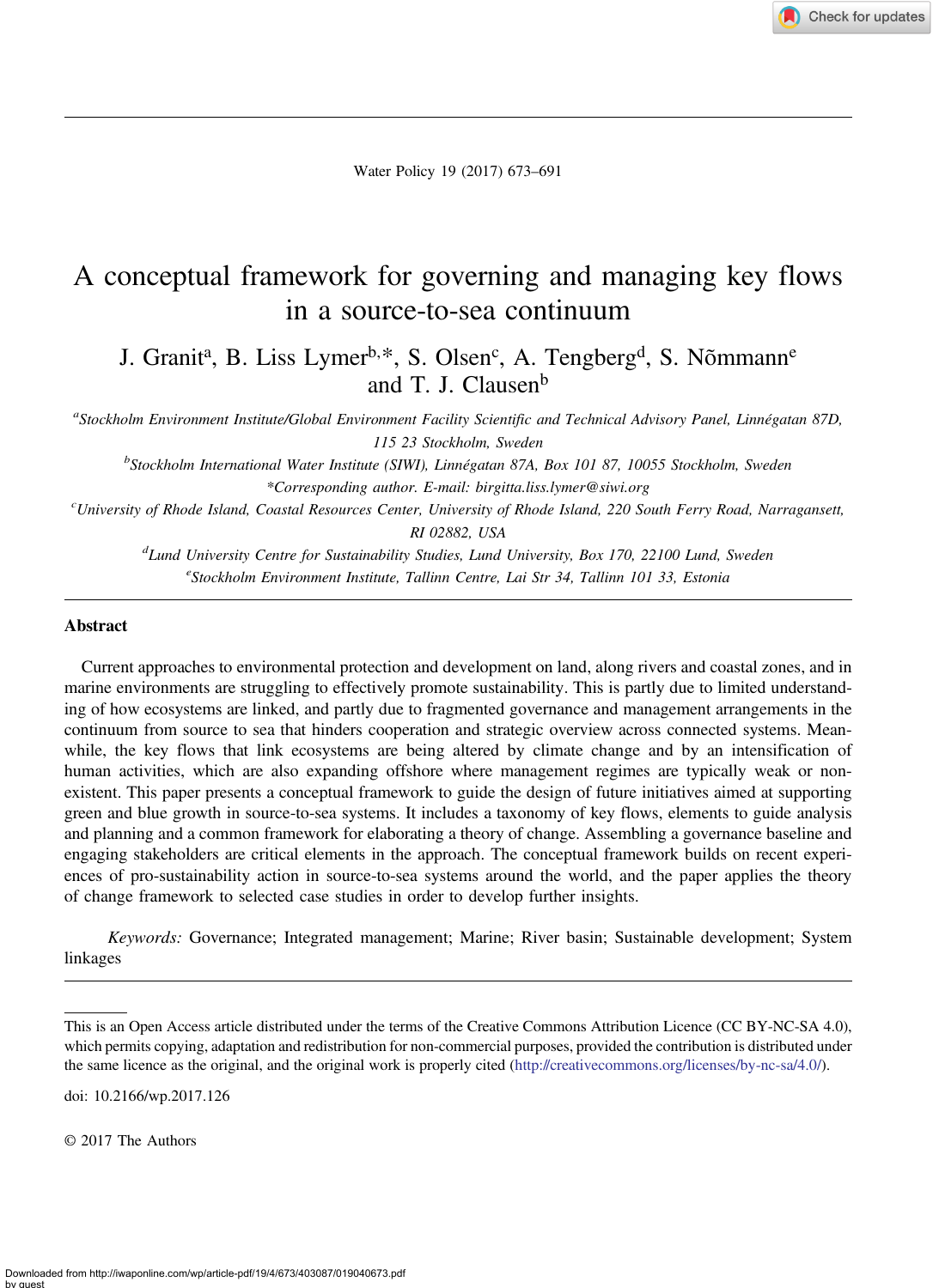## Introduction

#### The degradation of ecosystems in a continuum from source to sea

Since the 1950s, the world has experienced a period of rapid intensification in human enterprise, during which global population, gross domestic product and urban populations have increased exponentially [\(Steffen](#page-17-0) et al., 2015). Ecosystems have largely been able to meet the growing demands for food, thanks to advances in irrigation and fertilizer use, and human well-being has improved through the management of water use, flood control, irrigation, hydropower and pollution control ([Millennium](#page-17-0) [Assessment \(MA\), 2005](#page-17-0)). Many natural resources are, however, over-exploited or on the verge of over-exploitation and projections suggest that the human demand for water [\(Organisation for Economic](#page-17-0) [Co-operation and Development \(OECD\), 2012\)](#page-17-0), food [\(World Bank, 2007](#page-18-0)), energy [\(OECD/International](#page-17-0) [Energy Agency \(IEA\), 2014\)](#page-17-0) and space [\(United Nations, Department of Economic and Social Affairs](#page-18-0) [\(UNDESA\), 2015\)](#page-18-0) will continue to grow in coming decades. Meanwhile, projected impacts of climate change are likely to affect supply and demand of water resources and all aspects of food security [\(Inter](#page-17-0)[governmental Panel on Climate Change \(IPCC\), 2014\)](#page-17-0).

The [World Wildlife Foundation \(WWF\) \(2014\)](#page-18-0) reports that freshwater biodiversity has declined by 76% globally over the past 40 years. Over the same period, 64–71% of the world's wetlands have dis-appeared [\(Davidson, 2014\)](#page-16-0). Hydraulic infrastructure has, according to Nilsson et al[. \(2005\)](#page-17-0), resulted in over half of the world's major rivers being severely affected by the alteration and fragmentation of their flow regimes. Similarly, 20% of the world's groundwater aquifers are reportedly over-exploited [\(Glee-](#page-16-0)son et al[., 2012\)](#page-16-0). The world's deltas are increasingly vulnerable to flooding and submergence through the combined effects of the trapping of sediment behind dams and sea-level rise due to climate change ([Syvitski](#page-18-0) et al., 2009) and in some cases over-abstraction of groundwater (Erban et al[., 2014\)](#page-16-0).

Halpern et al[. \(2008\)](#page-16-0) assert that virtually none of the world's marine areas are today unaffected by human influence and that the largest impacts are felt in those areas subject to both land-based and marine-based human pressures. The excessive loading of nutrients in marine and coastal areas is a major pollution problem globally ([Howarth](#page-16-0) et al., 2002) and the resulting eutrophication is one of the leading causes of degradation of marine waters. Increasing carbon dioxide emissions and the global spread of industrial pollutants such as mercury and persistent organic pollutants (POPs) are contributing to changes in the chemistry of the ocean [\(Doney, 2010\)](#page-16-0). The increasing abundance of microplastics and other marine litter puts severe stress on open ocean ecosystems ([Joint Group of](#page-16-0) [Experts on the Scientific Aspects of Marine Environmental Protection \(GESAMP\), 2015](#page-16-0)).

There is a growing understanding that 'the Earth behaves as a system in which oceans, atmosphere and land, and the living and non-living parts therein, are all connected,' [\(Steffen](#page-17-0) et al., 2004). The continuous circulation of water ties together the Earth's lands, oceans and atmosphere into an integrated system crossing political jurisdictions.

## Societal response

Even as human activities put increasing pressure on natural ecosystems and resources, there has been significant progress in understanding both the value and the vulnerability of natural ecosystems. With Agenda 21, the 1992 United Nations Conference on Environment and Development (UNCED) established sustainable development as a common global priority and identified integrated approaches to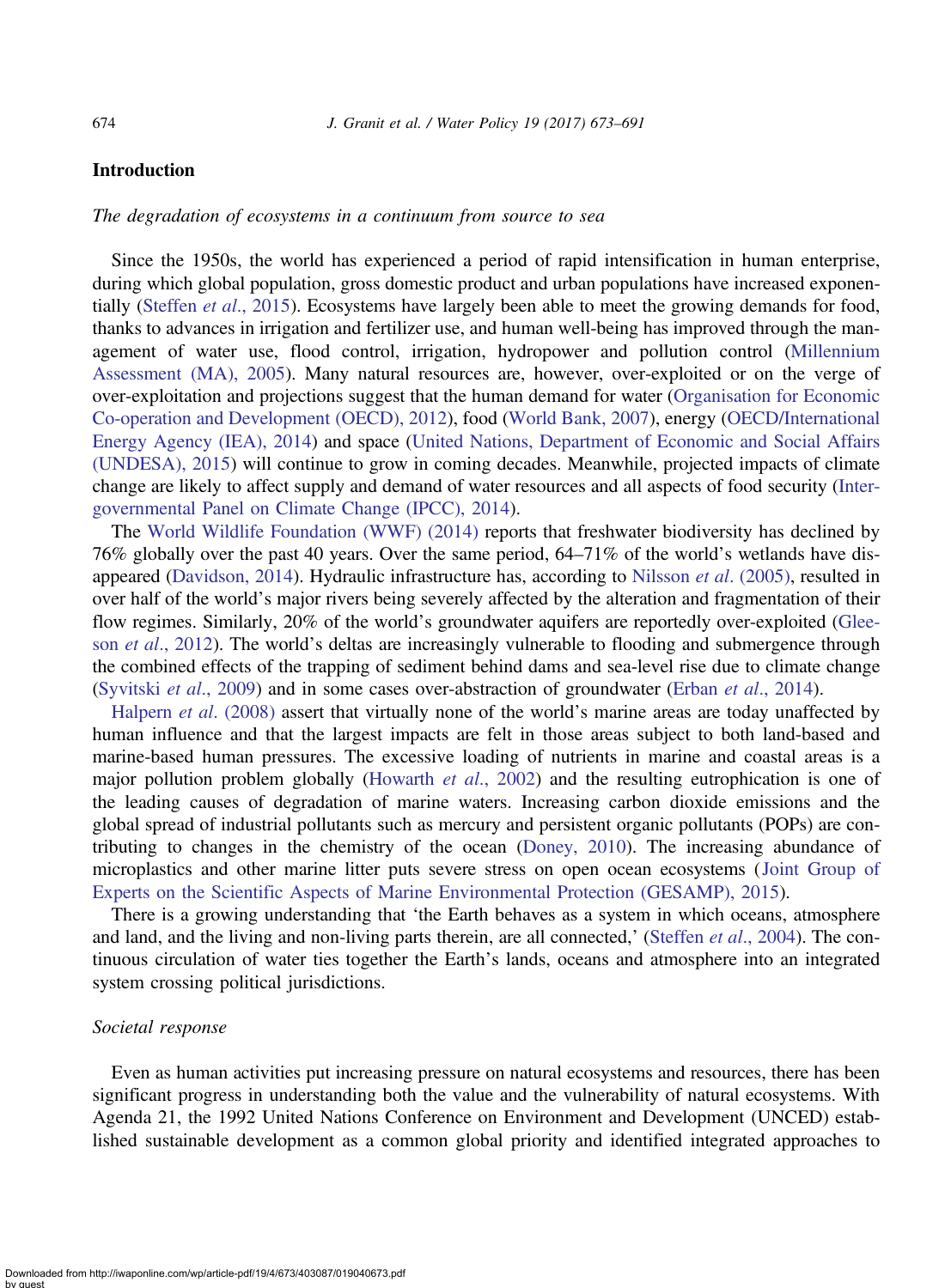the management of natural resources as a means to achieve it ([UNCED, 1992\)](#page-18-0). Similarly, an integral part of the 2030 Agenda for Sustainable Development [\(United Nations General Assembly \(UNGA\),](#page-18-0) [2015](#page-18-0)) addresses sustainable management of the planet's natural resources.

Global commitments underline the important links between upstream and downstream systems from different perspectives. The UN Environment Programme Global Programme of Action for the Protection of the Marine Environment from Land-based Activities (GPA), adopted in 1995, calls for the application of integrated approaches in coastal areas and river basins, 'such as the "ridge-to-reef concept"' ([United](#page-18-0) [Nations Environment Programme \(UNEP\)/GPA, 2012](#page-18-0)). The Convention on Biological Diversity (CBD) adopted the ecosystem approach as its primary framework of action: 'a strategy for the integrated management of land, water and living resources that promotes conservation and sustainable use in an equitable way' [\(CBD, 2000](#page-16-0)). The Aichi biodiversity targets ([CBD, 2010](#page-16-0)) include measures to safeguard both terrestrial and inland waters and coastal and marine areas. Further, the goal to achieve 'a land-degradation neutral world in the context of sustainable development' was approved in 2012 [\(United Nations Convention to Combat](#page-18-0) [Desertification \(UNCCD\), 2012;](#page-18-0) [United Nations Conference on Sustainable Development \(UNCSD\),](#page-18-0) [2012b\)](#page-18-0). In 2015, commitments were also reached to address climate change and its impacts on ecosystems and livelihoods [\(United Nations Framework Convention on Climate Change \(UNFCCC\), 2015\)](#page-18-0).

Meanwhile, management approaches to enable more sustainable use of natural resources have been developed and tested throughout the source-to-sea continuum. These include sustainable forest management that addresses forest degradation and deforestation, while sustainable land management (SLM) strives more broadly to enable land users to maximize economic and social benefits from land resources without jeopardizing their ecological support functions. Integrated water resources management (IWRM) takes a river basins approach in the process of allocating water for multiple use, while integrated coastal management (ICM) deals with multiple-resource and multiple-use management based on physical planning approaches. Fisheries management typically strives to adopt an ecosystem approach to management.

In coastal and marine areas, the practices of ICM are now becoming increasingly adapted to marine spatial planning [\(CBD & Global Environment Facility \(GEF\)/Scientific and Advisory Panel \(STAP\),](#page-16-0) [2012](#page-16-0); Granit et al[., 2014](#page-16-0)). It has been put forward as one of the most pragmatic tools to advance ecosystem-based management in coastal and marine areas ([CBD & GEF/STAP, 2012\)](#page-16-0). Spatial planning on land, however, and particularly in urban settings, has been more focused on economic and social development than on environmental protection (Granit et al[., 2014](#page-16-0)). Integrated coastal area and river basin management has further been introduced to better connect IWRM and ICM (UNEP et al[., 1999\)](#page-18-0) and approaches recognizing the connection between terrestrial water resources' flows and the downstream environments [\(Brisbane Declaration, 2007\)](#page-15-0) are being increasingly applied.

In parallel, the importance of providing incentives for sustainable livelihoods has evolved in which economic growth and environmental sustainability are seen as mutually reinforcing factors. [UNEP](#page-18-0) [\(2011\)](#page-18-0) defines the 'green economy' as an economy that 'results in improved human well-being and social equity, while significantly reducing environmental risks and ecological scarcities'. The concept of the blue economy has developed alongside the green economy to consider the economic benefits generated by coasts and oceans in all aspects of economic activity ([UNCSD, 2012a\)](#page-18-0).

A common objective of these different management approaches and development principles is coordination across sectors. In each case one sector acts as the focal point, typically within a defined spatial unit, not necessarily addressing larger system linkages. Different zones of the same water body on land and in coastal zones can be subject to a multitude of rules, governing entities and enforcement authorities related to differences between the borders of natural systems (e.g. river basins and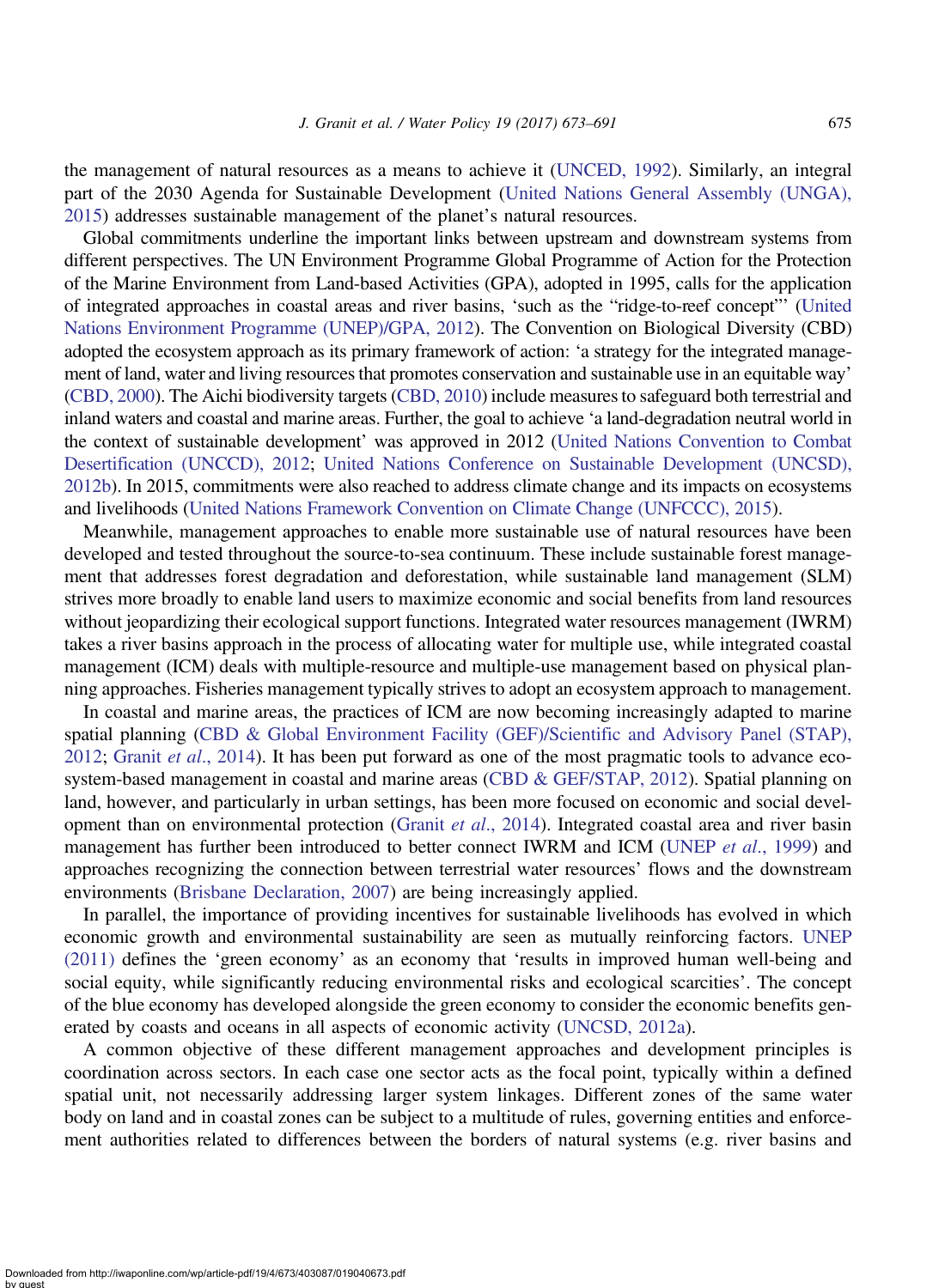coastal areas) and administrative units (e.g. national and municipal borders and exclusive economic zones). This creates challenges when multiple political jurisdictions are involved. The biggest challenge lies in fitting such practices into a nested governance system in which the multiple levels of governance interact to establish management frameworks that provide synergies and are able to address the wellbeing of the source-to-sea system as a whole.

#### Purpose

Challenges exist in addressing linkages and in preventing unintended negative outcomes from interventions in the source-to-sea continuum. In many instances current governance and management arrangements are poorly suited to balancing diverse and often conflicting management objectives. Instead, issues tend to be dealt with segment by segment or sector by sector, aiming for outcomes that may or may not be optimal for the system as a whole.

This paper proposes a conceptual framework that offers an approach to tackle the development aspirations defined in the 2030 Agenda for Sustainable Development ([UNGA, 2015\)](#page-18-0) at a source-to-sea system scale, recognizing the need to treat sustainable development in an integrated manner balancing complex economic, social and environmental dimensions. The paper is intended to provide a framework for analysis and dialogue as well as a theory of change that can inform action by different stakeholders such as multilateral agencies, national governments and other concerned actors to better govern and manage interconnected source-to-sea systems.

A source-to-sea system, as defined in this paper, includes the land area that is drained by a river system, its lakes and tributaries (the river basin), connected aquifers and downstream recipients including deltas and estuaries, coastlines and near-shore waters, the adjoining sea and continental shelf as well as the open ocean in which these drivers and pressures are clearly visible.

## Methods

We use a combination of analytical methods. A literature review helped to identify the challenges that have emerged in source-to-sea systems and illustrate the pressures and impacts that human activities can generate in different geographical segments of a system and their consequences for the system as a whole. Theories of 'green' and 'blue' economic development are used to demonstrate opportunities for sustainable economic growth.

The Orders of Outcomes framework (Olsen et al[., 1999;](#page-17-0) [Olsen, 2003](#page-17-0); [UNEP/GPA, 2006\)](#page-18-0) provides the analytical underpinning of a proposed theory of change to achieve sustainable outcomes in sourceto-sea systems. Central to this theory of change is the distinction drawn between governance and management whereby governance concerns the fundamental goals, institutional processes and structures that are the basis for planning and decision-making, while management is the process by which human and material resources are harnessed to achieve a defined goal within a defined institutional structure.

To test the early results and findings, consultations were undertaken including a peer review process involving a wide range of actors with large collective experience from the science, governance and management of source-to-sea systems globally. To support the conclusions, an in-depth analysis of a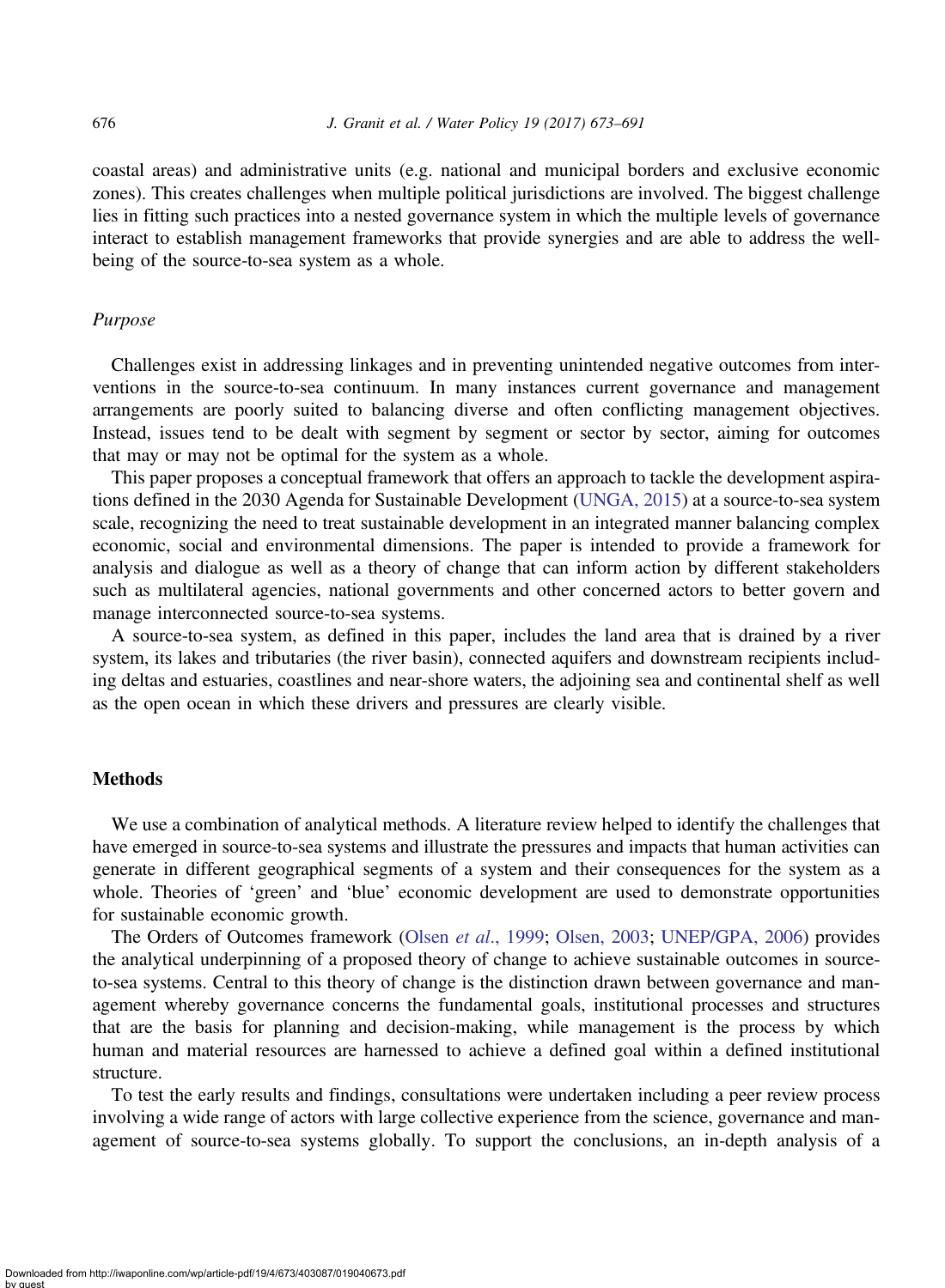selection of major source-to-sea initiatives was conducted by applying the theory of change as an analytical tool. The summary of those findings is found in the Discussion<sup>1</sup>.

#### Results – defining an outcome-driven conceptual framework

Achieving positive outcomes in source-to-sea systems requires an approach to analysis, planning, policy-making and decision-making that considers the entire social, ecological and economic system, from the source of a river to the coastal area and even to the sea or open ocean it flows into. We introduce a conceptual framework to help analyse priority issues and identify governance and management responses at the appropriate scale that can support the design of future initiatives promoting green and blue growth in source-to-sea systems. The framework combines a set of elements that can help to identify appropriate courses of action in a given source-to-sea system. The following sections introduce each element of the proposed conceptual framework.

## Understanding source-to-sea systems through key flows

Flows – of water, sediment, pollutants, materials, biota and ecosystem services – connect geographical segments from source to sea (see Figure 1). The state of each segment can be affected by activities taking place in the others.

Water flows. Water flow patterns are essential to the ecological health of river, floodplain and estuarine ecosystems [\(Bunn & Arthington, 2002](#page-16-0)). Reduction of freshwater flows into deltas can lower their



Fig. 1. Key flows connecting geographies from source to sea: water, sediment, pollutants, biota, materials and ecosystem services flows.

<sup>&</sup>lt;sup>1</sup> The full analysis of the case studies of source-to-sea initiatives can be found in the supplemental material, available with the online version of this paper.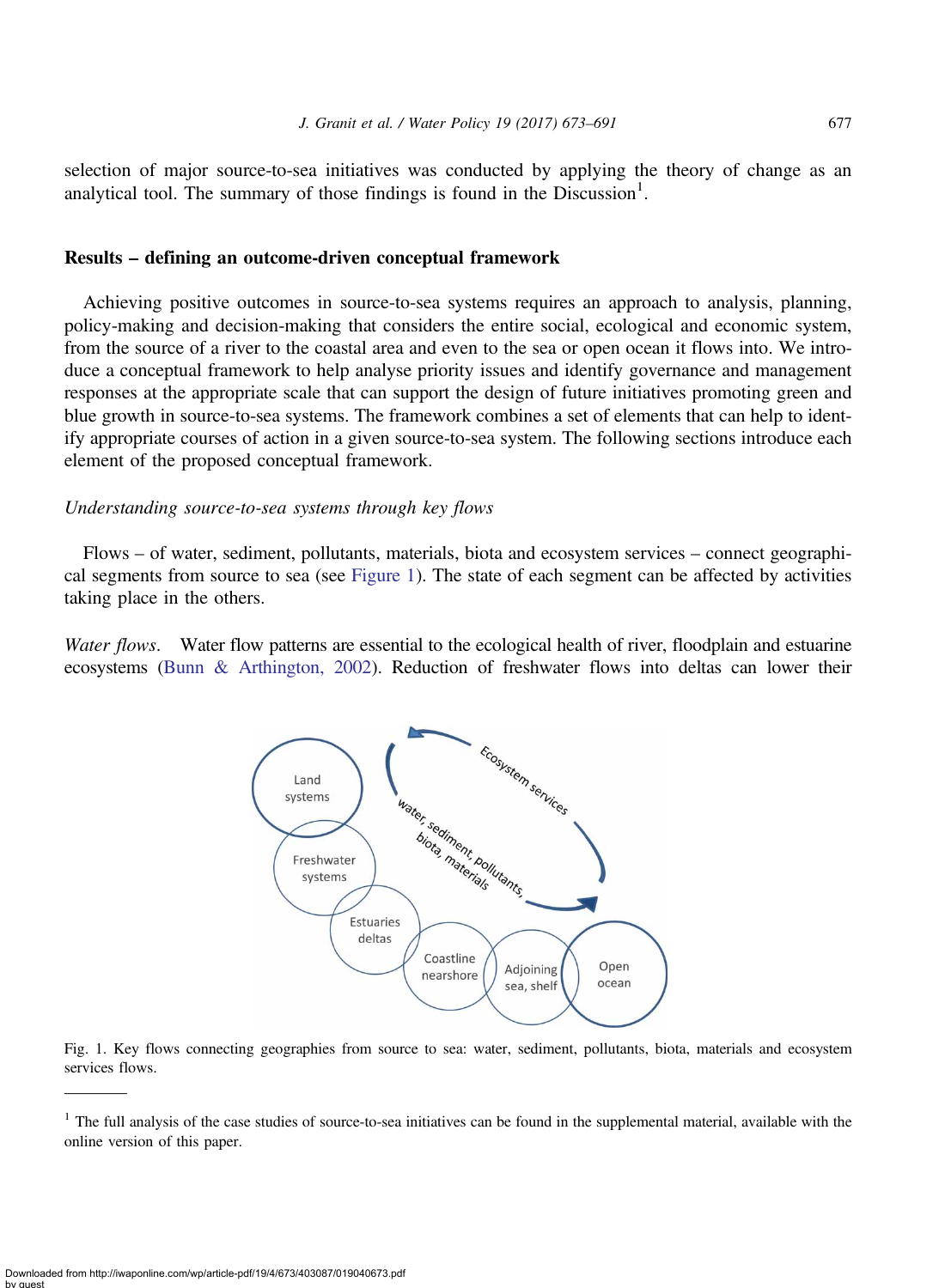productivity and biodiversity, and result in over-salinization. On the other hand, changes in climate, land use and ecology may lead to soil erosion and contribute to flood risk or flood severity along rivers and deltas.

Sediment flows. Activities causing soil degradation and erosion in a river basin can increase the sediment load downstream, with potential impacts including smothering coral reefs and seagrass beds [\(Orth](#page-17-0) et al[., 2006;](#page-17-0) [Wilkinson, 2008](#page-18-0)). Globally, however, reservoir construction is probably the most important factor influencing land–ocean sediment flows [\(Walling, 2006](#page-18-0)). Reduced sediment delivery contributes more to the submergence of numerous deltas than does global sea level rise ([Syvitski](#page-18-0) et al., 2009).

Pollutant flows. A range of pollutants can enter source-to-sea systems from a variety of sources. Their properties affect how they are transported through source-to-sea systems and their potential impacts on organisms and ecosystems along the way. Projections suggest that there will be increases in nutrient inputs to coastal areas in most regions by 2050, along with more eutrophic coastal systems and exacer-bated effects of eutrophication due to climate change [\(Rabalais](#page-17-0) et al., 2009).

POPs, heavy metals and pharmaceuticals have been linked to reproductive, developmental, behavioural, neurological, endocrine and immunological adverse health effects in both humans and wildlife ([Ross & Birnbaum, 2003](#page-17-0); [Williams & Cook, 2007\)](#page-18-0). The cumulative effects of these various substances have been identified as a major future global environmental challenge in both fresh and marine waters ([STAP, 2012](#page-17-0)).

Marine litter and microplastics in marine environments are increasing global environmental problems ([STAP, 2011;](#page-17-0) [GESAMP, 2015](#page-16-0)). Marine litter impacts biodiversity when wildlife ingest or become entangled in litter. If ingested by marine organisms, plastic can also transfer toxic substances into the food chain and has been shown to accumulate and concentrate POPs from other sources [\(Thompson](#page-18-0) et al[., 2009](#page-18-0)).

Biota flows. A number of fish species depend on the 'ecological highways' provided by rivers to migrate between habitats (Gough et al[., 2012\)](#page-16-0) during different phases of their life cycles. Dams and other impediments risk disrupting these biota flows of fish by reducing connectivity in the river system, unless structures or other modifications are used to allow fish to pass around or through them. This, in combination with flow obstructions and other river modifications, has caused the disappearance or fragmentation of habitats and substantial declines in the populations of many fish species around the world (Gough et al[., 2012](#page-16-0)).

Material flows. Construction and other development activities to respond to needs for housing, river and marine transport, renewable energy and natural-disaster defence can bring major flows of solid material into the source-to-sea continuum, as well as flows of material out of the system through, for example, dredging, clearing rocks, and deliberate modifications to channels or coastline. Coastal landscapes in particular are being transformed. Where land is limited and demand for it is high, land reclamation is becoming increasingly economically viable compared to developing expensive seafront land [\(Gatto, 2015\)](#page-16-0).

Ecosystem service flows. Ecosystem services – 'the ecosystem conditions or processes utilized, actively or passively, to produce human well-being' [\(MA, 2005\)](#page-17-0) – represent part of the total economic value of the planet [\(Costanza](#page-16-0) et al., 1997). In source-to-sea systems, the other key flows described in this section are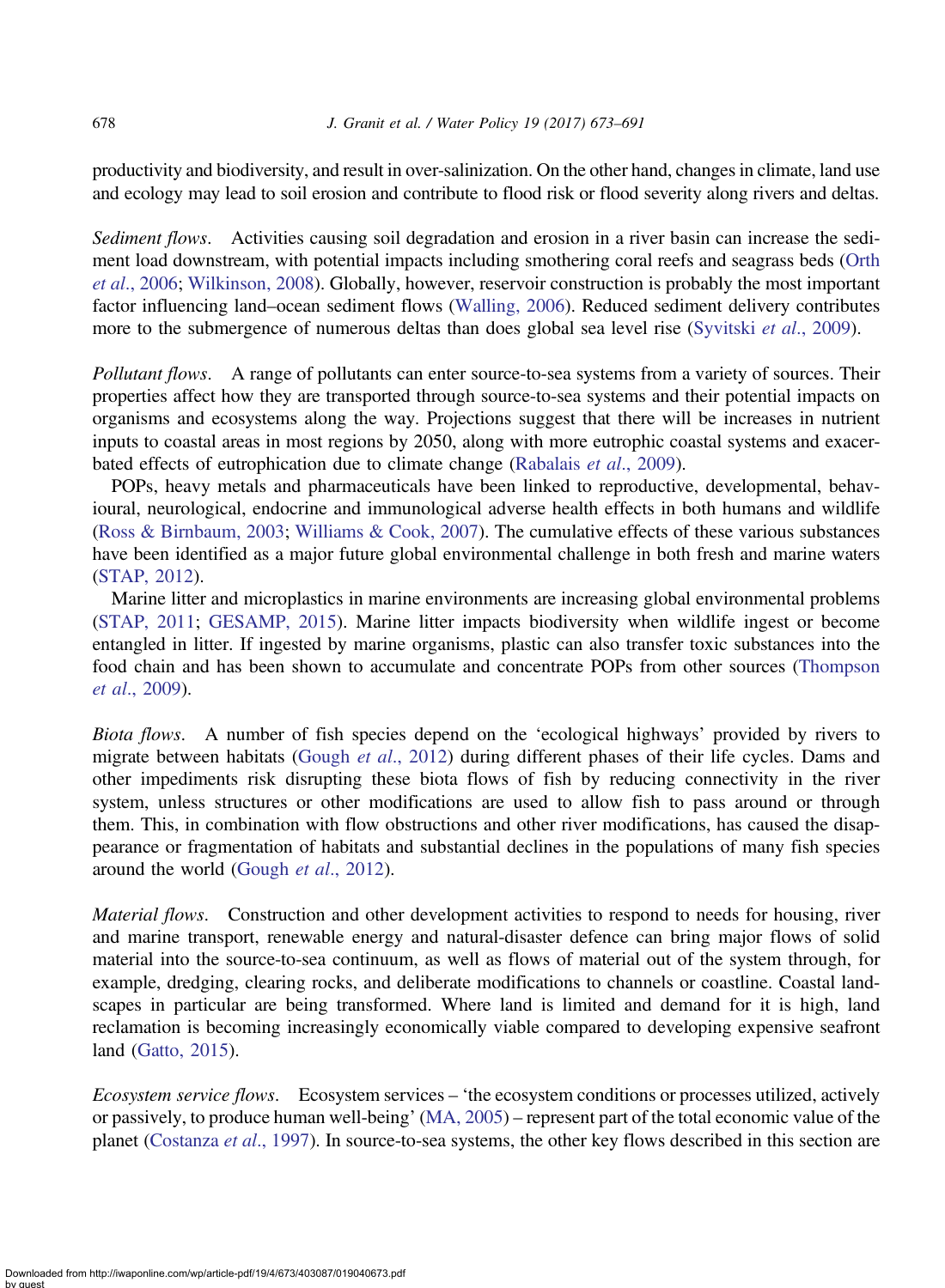important transport agents for ecosystem services. For example, the Millennium Ecosystem Assessment identifies four categories of ecosystem service related to water in a source-to-sea framework: (i) provisioning services such as ensuring water supply for different uses; (ii) water-regulating services including navigation; (iii) cultural services such as spiritual and religious values; and (iv) support services, for example, providing a habitat for ecosystems, nutrient dispersal and recycling [\(MA, 2005\)](#page-17-0).

#### Characterizing the source-to-sea system

Characterizing a source-to-sea system should start with identifying the issues that need to be addressed segment by segment, and for the system as a whole. This includes analysing the drivers and pressures for alteration of the connecting flows in the source-to-sea system and related ecosystem impacts, and the governance and management decisions taken to date. The key source-to-sea flows can be used to guide the analysis of linkages between the different geographical segments by applying methodologies such as the driving forces, pressures, stress, impact and response (DPSIR) framework ([European Environment Agency \(EEA\), 2003a,](#page-16-0) [2003b\)](#page-16-0) or the transboundary diagnostic analysis applied by GEF International Waters projects to identify, quantify and set priorities for environmental problems that are transboundary in nature ([GEF, 2013\)](#page-16-0).

#### Defining the appropriate scale

Once the issues and the characteristics of the key flows, the individual ecosystems and the system as a whole have been identified, the scale determines at what levels the governance and management arrangements would need to be strengthened in order to respond to source-to-sea linkages (Figure 2). The appropriate scale could vary from one or more closely connected segments to a river basin and downstream recipient, a sea and its drainage area or all the way to global system linkages illustrated by climate change drivers. Scale can be identified from a geographical perspective, with the river basin or the recipient water body as the starting point for tracing different key flows, or using a single issue, such as marine litter, as the starting point.



Fig. 2. Source-to-sea linkages and the need for governance and management responses at different scales.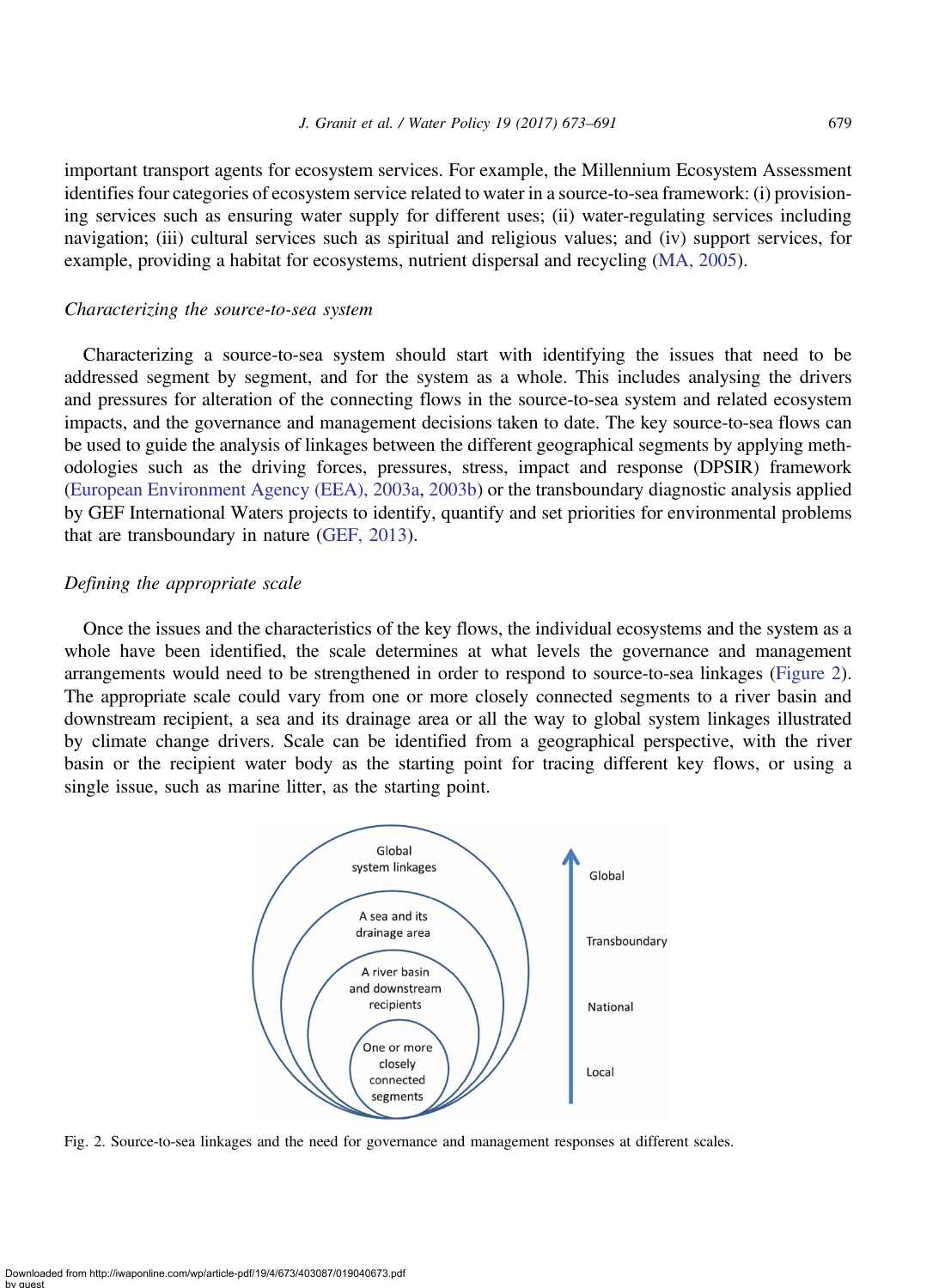Defining the appropriate scale can be difficult, as alterations to key flows in a source-to-sea system can have impacts at local, national, transboundary and even global levels. Although one scale should be identified as a starting point for analysis and action, adaptation will most likely be necessary at multiple scales.

#### Assembling a governance baseline

The often complex governance arrangements in source-to-sea systems call for a deep understanding of their strengths and weaknesses when designing an appropriate course of action. Governance baselines ([Juda & Hennessey, 2001](#page-17-0); [UNEP/GPA, 2006](#page-18-0); Olsen *et al.*, 2009, [2011](#page-17-0)) provide an analysis of the ecosystem governance processes and outcomes in a geographically defined area. Preparation of a governance baseline can reveal where the management of linkages among segments in a source-tosea system is weak or absent, and identify the consequences of actions that did not take into account the functioning of the system as a whole. In all but a few small-scale instances, source-to-sea systems have a history of management and examples of successes and failures in addressing issues raised by change in segments of the system.

#### Engaging key stakeholders

The design of a course of action requires a thorough understanding of both social and sectoral dynamics in a source-to-sea system. This calls for identifying who the affected stakeholders are and how they are organized with respect to the use and management of resources in the system. Stakeholders might be defined by economic sectors (like agriculture and industry), environmental interests, and cultural or indigenous groups that rely on ecosystem services provided by the system. To secure their engagement in the design and implementation of actions that benefit the system as a whole, it is important to identify their respective priorities with regard to resource management; how current management arrangements reflect those priorities; and to what extent different stakeholders participate in operational and policy decisions at local, national or regional levels.

## Defining a theory of change

As human activity intensifies, and as climate change alters the dynamics of ecosystem behaviour, governance that can address entire source-to-sea systems demands adaptation and learning. The combination of forces acting on source-to-sea systems calls for a theory of change that can guide governance and management responses. A theory of change describes the building blocks that it is hoped will lead to a particular desired long-term outcome [\(Davies, 2012](#page-16-0)). Our proposed theory of change framework applies the Orders of Outcomes framework (Olsen et al[., 1999;](#page-17-0) [Olsen, 2003;](#page-17-0) [UNEP/GPA, 2006](#page-18-0)). It sets out four 'orders' of outcomes in a source-to-sea programme's responses to changing societal, economic and environmental conditions, leading to the ultimate long-term goal of sustainable forms of development. These four orders are described in [Table 1](#page-8-0).

The outcomes associated with each order do not accumulate in a strictly sequential manner. In complex source-to-sea systems, evidence of Second and Third Order outcomes may be seen at the smaller geographic scales addressed by pilot projects or within segments or sectors that are amenable to new approaches to issues of concern.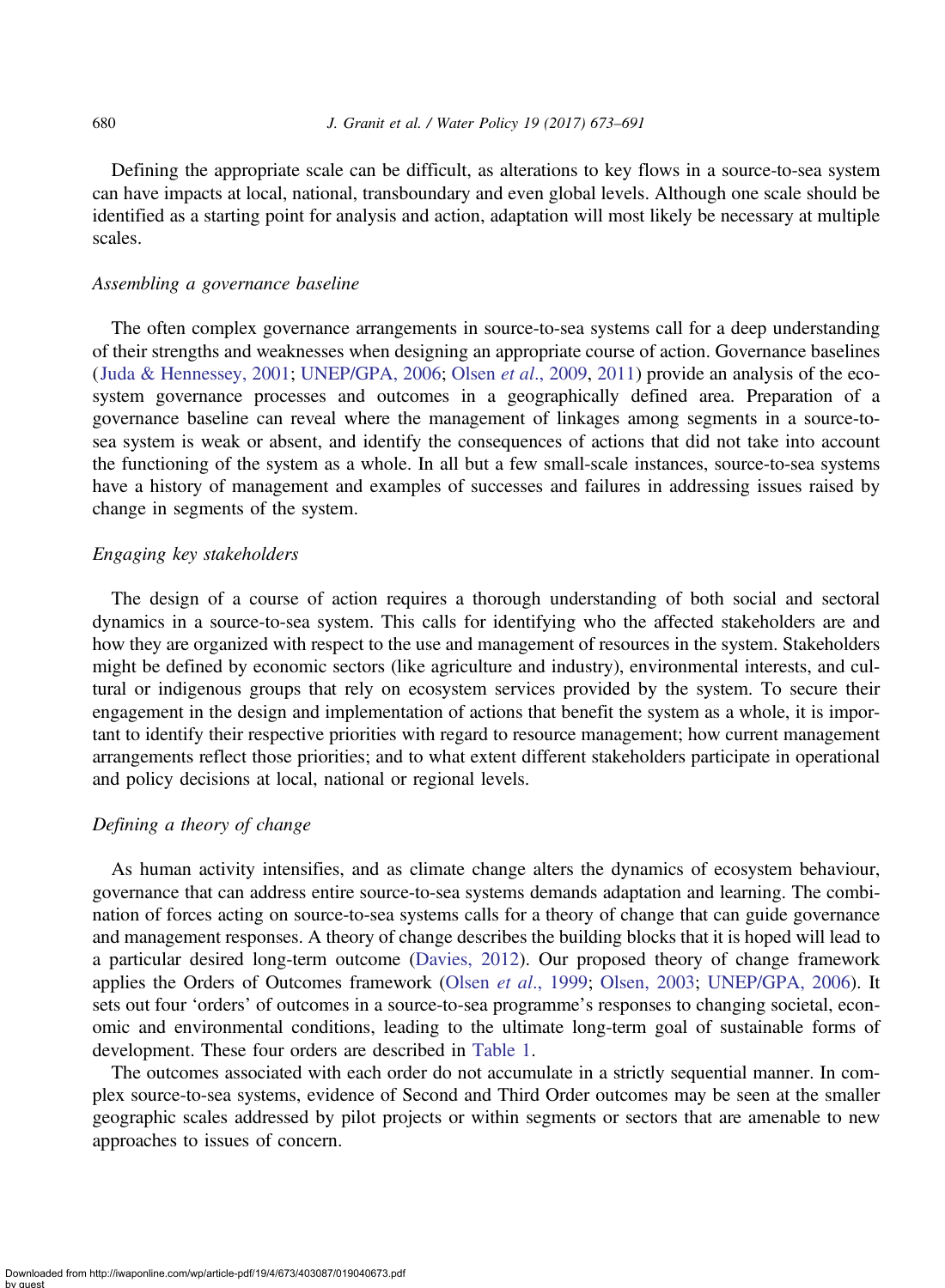| Order of outcomes | Description                                                                                             |
|-------------------|---------------------------------------------------------------------------------------------------------|
| First             | Creation of the enabling conditions for a source-to-sea governance initiative.                          |
| Second            | Changed behaviour of resource users and key institutions.                                               |
| Third             | Achievement of desired changes in societal and environmental conditions.                                |
| Fourth            | A more sustainable and resilient source-to-sea system. Blue and green growth opportunities materialize. |

<span id="page-8-0"></span>Table 1. A theory of change framework for the governance of source-to-sea systems – measurable outcomes disaggregated into four 'orders'.

The First Order of outcomes concerns four enabling conditions for the implementation of a programme (Olsen et al[., 1999;](#page-17-0) [Olsen, 2003](#page-17-0); [National Research Council \(NRC\), 2008\)](#page-17-0), as follows:

- (1) Clear long-term goals addressing the social, economic and environmental dimensions of a sourceto-sea initiative.
- (2) Commitment from responsible government agencies, indicating that the necessary authority, resources and political will are available.
- (3) Constituencies among the stakeholders that understand and actively support the goals and strategy of the source-to-sea initiative.
- (4) Sufficient capacity among key stakeholder groups and institutions to practise an ecosystem approach to carry the initiative forward to achieve its Third Order outcomes.

The Second Order outcomes come during implementation. They take the form of changes in how user groups interact with the environment, and associated changes in the conduct of institutions. These changes are essential to achieving the Third Order outcomes. The strengths and weaknesses of a source-to-sea initiative's design often become apparent during identification and tracking of Second Order outcomes; for example, the extent to which institutions collaborate and amend their practices and the programme (or programmes) demonstrates the capacity to make the practices advocated by a source-to-sea initiative operational.

The Third Order outcomes are defined by goals for sectors or segments within a source-to-sea system. An important First Order outcome of any source-to-sea initiative would be the setting of specific (ideally time-bound and quantitative) societal, economic and environmental targets whose achievement contributes to the greater sustainability and resilience of the system as a whole. In actuality, sector-by-sector management programmes are typically designed, implemented and evaluated discretely.

The Fourth Order outcomes address the overarching aim of any source-to-sea initiative: contribution to greater sustainability and green or blue growth where development 'meets the needs of the present without compromising the ability of future generations to meet their own needs' [\(United Nations](#page-18-0) [World Commission on Environment and Development \(UNWCED\), 1987](#page-18-0)) and contributes to the 2030 Agenda for Sustainable Development [\(UNGA, 2015](#page-18-0)).

#### A source-to-sea conceptual framework

The conceptual framework is built of a set of analytical approaches to guide issue prioritization and design of future initiatives aiming to support green and blue growth in source-to-sea systems moving towards sustainability. The way these elements are linked is visualized in [Figure 3](#page-9-0).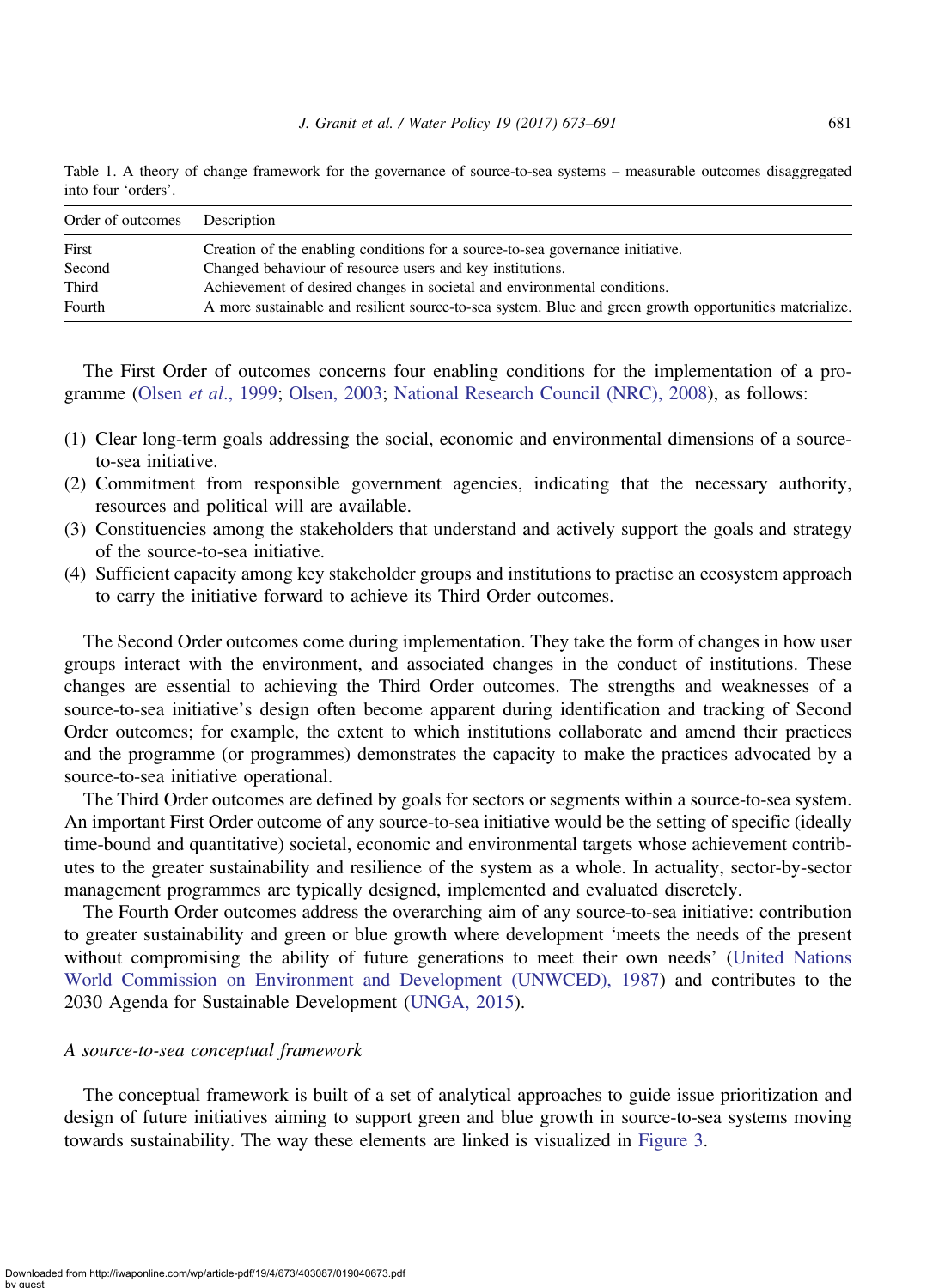<span id="page-9-0"></span>

Fig. 3. A conceptual framework to support analysis, planning and decision-making for sustainable outcomes in a source-to-sea system.

The conceptual framework includes a taxonomy of key flows in the source-to-sea system to help analyse ways of addressing negative aspects or enhancing positive aspects of flow alterations. These include biophysical flows of water, sediments, pollutants, biota and material. Return flows are defined as ecosystem service flows such as clean water, food and navigation.

The next analytical step includes characterizing the source-to-sea system by identifying environmental and development priorities and existing governance capacity in the different segments and for the system as a whole at the appropriate scale. Stakeholder engagement is necessary in all steps of the process to ensure a comprehensive analysis considering that source-to-sea systems are not static and the political and economic contexts change constantly.

The adoption of a unifying theory of change could facilitate integration across segments, setting common goals, and recognizing and documenting achievements. The Orders of Outcomes framework is therefore chosen as the theory of change connecting the different analytical building blocks of the conceptual framework to support analysis, planning and decision-making for sustainable outcomes in a source-to-sea system.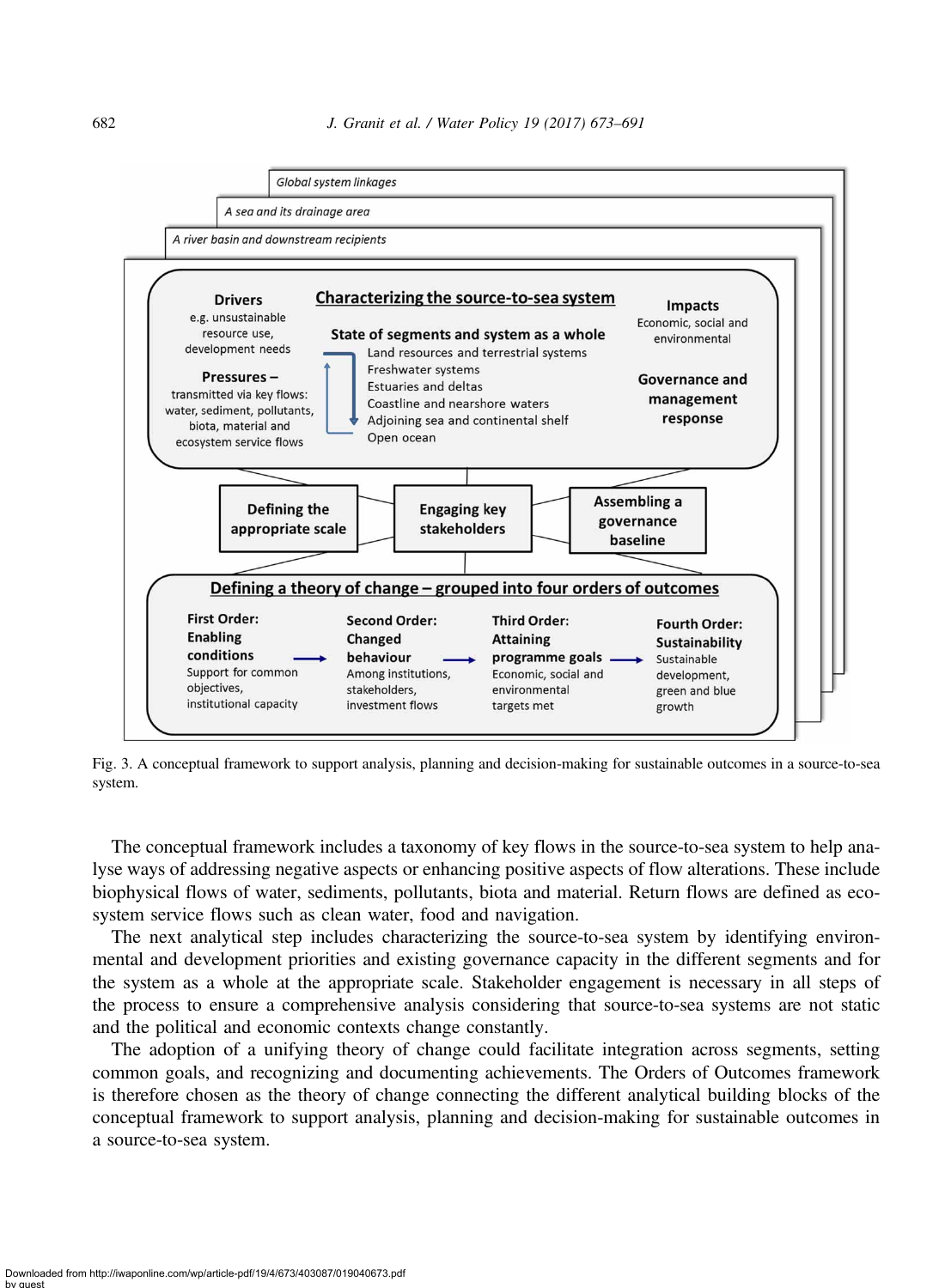In the discussion below, we apply the selected theory of change of the conceptual framework to six major source-to-sea initiatives to analyse the extent to which outcomes addressing source-to-sea priorities were achieved, to identify common challenges, and to provide guidance for future initiatives.

## Discussion – how to achieve positive outcomes in source-to-sea initatives

## Case studies

There have been several long-term initiatives to remedy downstream impacts of large-scale water diversion, to reduce pollutant loads, and to improve the planning of multiple activities. Six case studies of multi-country initiatives from different regions have been reviewed to learn from these processes and to identify common challenges and successes. [Table 2](#page-11-0) provides an overview of these initiatives.

#### Establishing enabling conditions: First Order outcomes

The case studies demonstrate that establishing a critical mass of First Order enabling conditions for better governance remains a central but unmet challenge in many source-to-sea systems, even after decades of collaboration. Problems are associated with limited coordination or disagreement between the institutions responsible for different segments of a source-to-sea system; and challenges to win the support of resource-using sectors and other key stakeholders. Progress towards desired Second and Third Order outcomes demands long-term commitment and acceptance that advances will be incremental. This calls for identifying strategic priorities to strengthen the weaker links in enabling conditions, building on existing strengths and showcasing the benefits of collaborative action.

Over its more than 20 years of implementation, PEMSEA in East Asia has strengthened enabling conditions incrementally, promoting inter-agency and inter-sectoral coordination and contributing to notable rates of development and implementation of national policies, strategies, action plans and programmes in coastal and ocean management and river basin management. However, many of the PEMSEA sites face the classic upstream/downstream dilemma when it comes to scaling up ICM: inland local governments need to invest in activities that will largely benefit local governments in coastal areas [\(GEF, 2012\)](#page-16-0).

The first-phase Caribbean IWCAM project has created the foundations for an IWCAM approach in the participating SIDS. However, Caribbean SIDS face major institutional and governance barriers. Planning processes are sectorally driven and do not take into consideration principles of ecosystem services flows. There are gaps in institutional mandates and in legislative and regulatory instruments that do not adequately address coordinated planning for IWRM, SLM and biodiversity management.

The BOBLME project has in its first phase developed reasonable formal and informal collaboration among the eight littoral countries. Formal commitments have been made to address the priorities of the adopted strategic action plan, including some critical source-to-sea flows. However, upstream linkages beyond the coastal zone in relevant river basins have not been identified, including how to link different but related management approaches, such as habitat management and ICM. In addition, the BOBLME project has struggled to involve key sectors concerned.

The Danube River and Black Sea collaboration formalized joint goals for the International Commission for the Protection of the Danube River (ICPDR) and the Black Sea Commission (BSC) to reduce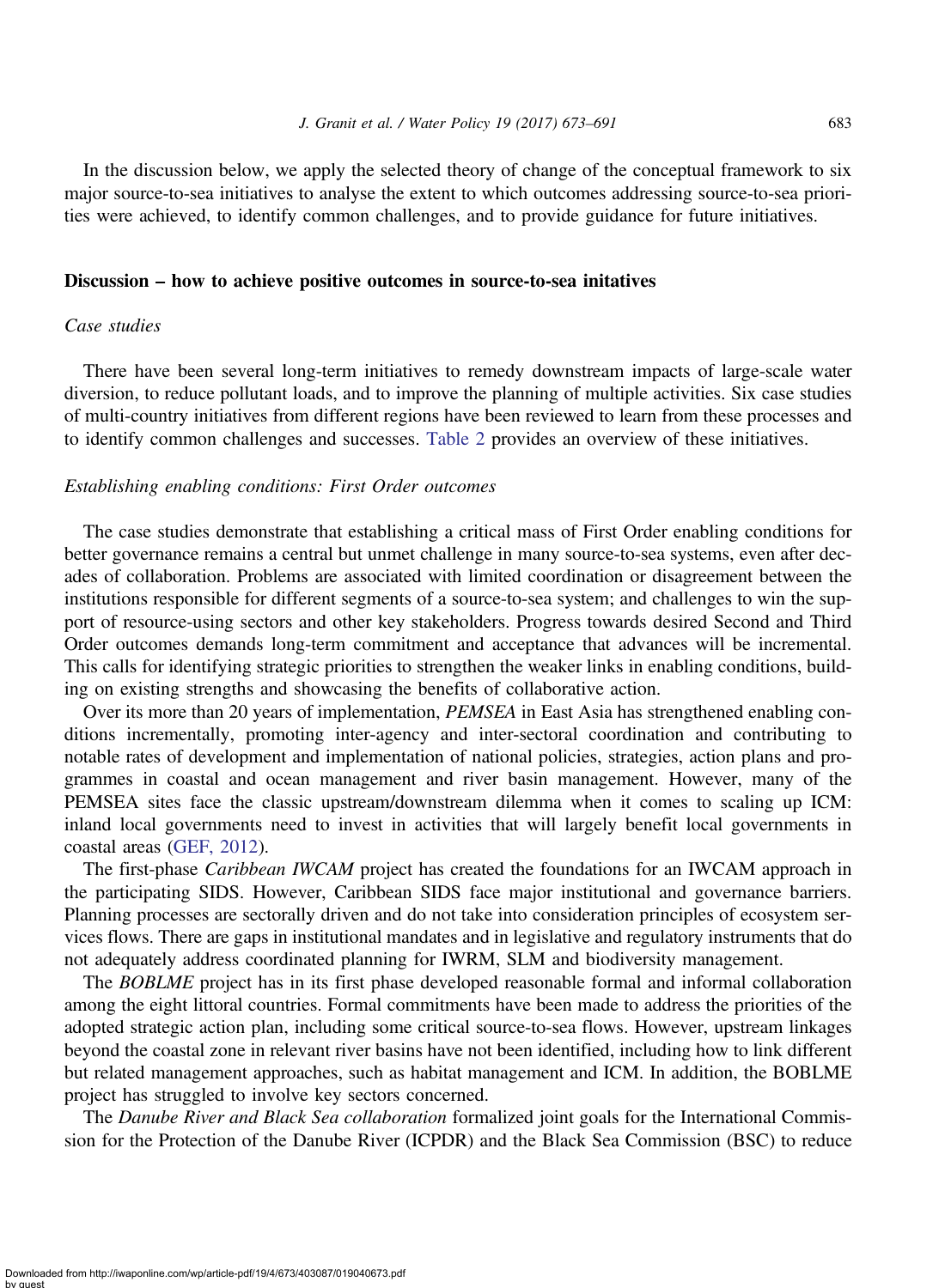## <span id="page-11-0"></span>Table 2. Case study overview.

| Asia and the Pacific                                                                                                    |                                                                                                                                                                                                                                                                                                                                                                                                                                                                                                                                                                                                     |
|-------------------------------------------------------------------------------------------------------------------------|-----------------------------------------------------------------------------------------------------------------------------------------------------------------------------------------------------------------------------------------------------------------------------------------------------------------------------------------------------------------------------------------------------------------------------------------------------------------------------------------------------------------------------------------------------------------------------------------------------|
| Partnerships in Environmental Management of the<br>Seas of East Asia (PEMSEA)                                           | The East Asian Seas region contains a number of large marine<br>ecosystems (LMEs), sub-regional seas and their coastal areas.<br>The GEF has invested for more than 20 years in assessing<br>and improving the status of these LMEs. Work has included<br>developing and implementing the Sustainable Development<br>Strategy for the Seas of East Asia, which identifies ICM as a<br>practical framework for sustainable development and provides<br>an overarching framework for management of the region's<br>LME <sub>s</sub> .                                                                 |
| Bay of Bengal Large Marine Ecosystem                                                                                    | The Bay of Bengal large marine ecosystem (BOBLME) is one<br>of the largest LMEs globally. A GEF-supported project in the<br><b>BOBLME</b> has started to establish enabling conditions for<br>ecosystem-based management through developing<br>collaboration among the participating countries.                                                                                                                                                                                                                                                                                                     |
| Europe and Central Asia                                                                                                 |                                                                                                                                                                                                                                                                                                                                                                                                                                                                                                                                                                                                     |
| Danube River and Black Sea Collaboration                                                                                | In the 1970s and 1980s, the ecosystems of the western Black<br>Sea collapsed as a combined effect of pollution and<br>unregulated fishing. The link between Black Sea<br>eutrophication and Danube river inflow was recognized in<br>both the 1994 Bucharest Convention and the 1998 Danube<br>River Protection Convention. Major improvements have since<br>been documented in the status of the Black Sea.                                                                                                                                                                                        |
| <b>Baltic Sea Collaboration</b>                                                                                         | Efforts to protect the semi-enclosed and brackish Baltic Sea<br>through regional collaboration date back to 1960s. Decades<br>of pollution control have resulted in cleaner beaches and<br>healthier seafood, but the Baltic Sea remains the most<br>eutrophic marine area in the world. Enabling conditions for<br>better governance of the Baltic Sea have emerged over a long<br>period.                                                                                                                                                                                                         |
| North and Latin America                                                                                                 |                                                                                                                                                                                                                                                                                                                                                                                                                                                                                                                                                                                                     |
| Caribbean Small Island Developing States and Sea<br>Basin - Integrated Watershed and Coastal Area<br>Management (IWCAM) | Water resources, coastal areas and ecosystems in the 13 Small<br>Island Developing States (SIDS) of the Caribbean and in the<br>larger Caribbean basin are exposed to a number of stressors.<br>The GEF has supported a series of projects on integrated<br>water and natural resources management in the Caribbean.                                                                                                                                                                                                                                                                                |
| Colorado Basin and Delta, and Upper Gulf of<br>California                                                               | Early agreements to allocate the water of the Colorado River<br>and its tributaries did not reserve water for ecosystems and<br>did not include any water quality standards. As a result, the<br>salinity in the Colorado River basin increased dramatically<br>and the amount of water flowing into the sea was drastically<br>reduced. Efforts to address some of the key environmental<br>pressures include salinity control in the Colorado basin,<br>ensuring environmental flows to the delta, regulating fisheries<br>and strengthening marine area protection in the Gulf of<br>California. |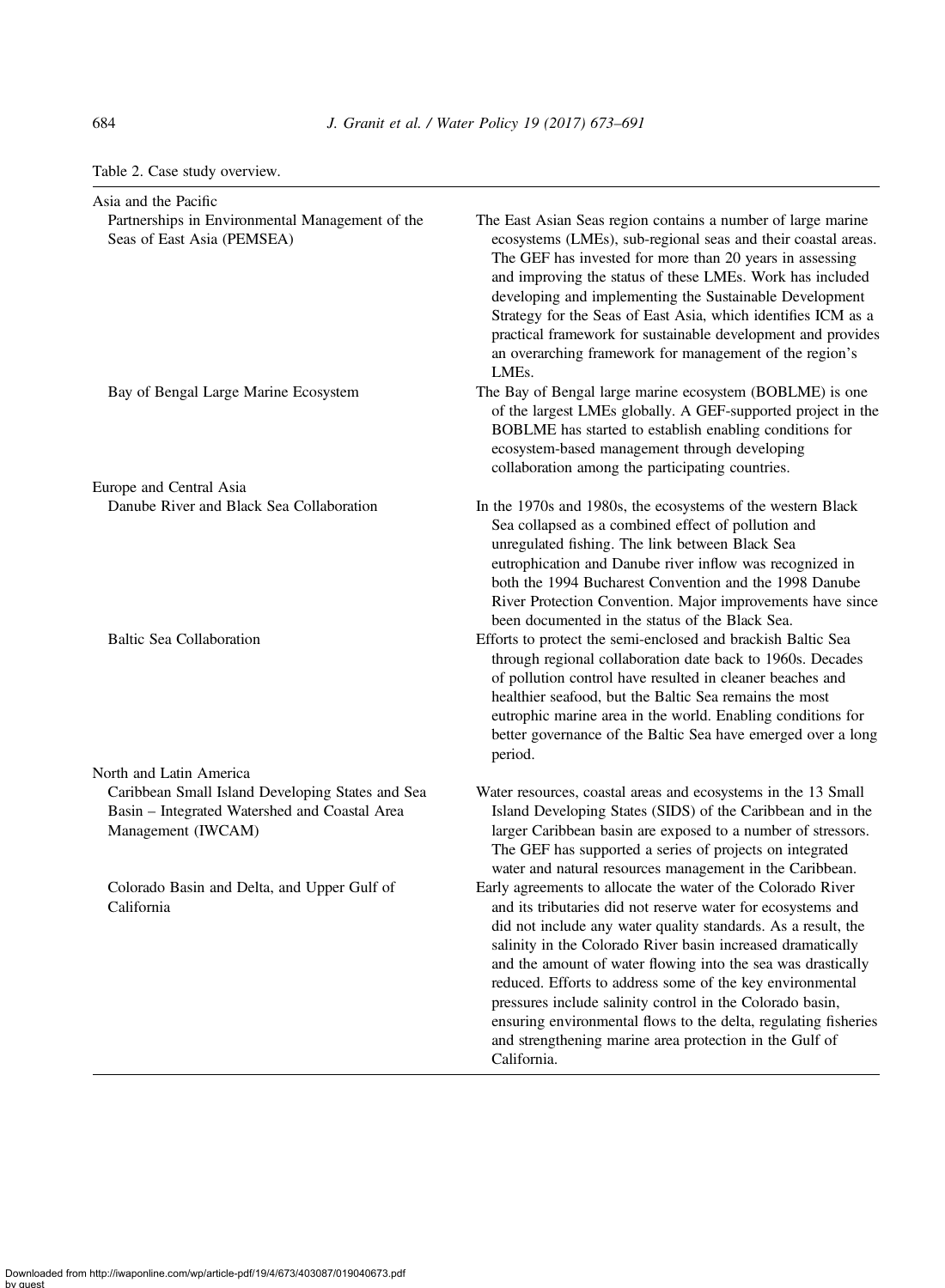the eutrophication of the Black Sea. European Union (EU) legislation has greatly assisted in garnering political commitment towards nutrient reduction among the majority of the Danube River countries. Among the Black Sea countries, achieving the necessary collaboration among governmental institutions has proved more challenging. For example, no revisions to agricultural policy were instituted to reduce non-point run-off even though this was identified as critical to environmental restoration goals.

The several transnational governance frameworks for the *Baltic Sea and its region* lead to overlap and potential inefficiency. Among the EU members, implementing EU water-related directives, such as the Water Framework Directive and the Marine Strategy Framework Directive, is important to realize their common goal of achieving good environmental status by 2020. The EU Baltic Sea Region Strategy, while not including Russia, provides an innovative approach to stimulate economic growth, collaboration across the riparian states and steps to clean the common sea.

## Behavioural change: Second Order outcomes

Demonstration projects, usually at a small geographic scale or targeting a single activity (such as addressing a specific source of pollution) may produce Second and Third Order outcomes within a few years. However, changing how resources such as water are utilized at the source-to-sea system scale requires several phases of sustained, and adaptive, governance. Particularly difficult is instigating behavioural change in sectors that fall outside the direct sphere of influence of an initiative and stakeholders/resource users located upstream from the targeted area.

The Caribbean IWCAM triggered spontaneous replication and catalysed the adoption of new watershed/ coastal zone management schemes. A successor project 'Integrating Water, Land and Ecosystem Management in Caribbean Small Island Developing States' (IWEco) is designed to support further scaling up of successful approaches. There are, however, no clear linkages between these projects and the Caribbean LME project, which is being implemented in parallel with the objective to reduce the stress on fisheries. The Caribbean LME project does not address critical source-to-sea flows related to pollution and upstream pressures on coastal habitats, which have been identified as priorities by the IWCAM and IWEco projects.

In the Danube River and Black Sea collaboration a key issue raised by the terminal evaluations of both the Danube Regional and the Black Sea Ecosystem Recovery projects concerns the challenge to involve ministries beyond water and environment such as ministries of agriculture, and affect their policies.

In the Baltic and in the Colorado basin, the riparian countries have invested substantially in behaviour change interventions to achieve common commitments in relation to, for example, controlling salinity in the Colorado basin and reducing nutrient loads from the Baltic Sea countries. In the Baltic, all riparian countries have agreed on national nutrient reduction targets, but the vastly different starting points of local actors and stakeholders when it comes to addressing seawater quality and eutrophication lead to slow implementation.

#### Improving environmental and social conditions: Third Order outcomes

The case studies show that failure to effectively address source-to-sea key flows due to gaps in First Order enabling conditions or failure to instigate required Second Order behavioural change will prevent or limit the attainment of stated Third Order societal and environmental targets.

The 2012 GEF Impact Evaluation of the South China Sea and Adjacent Areas, which covered not only PEMSEA but several other GEF initiatives, concluded that GEF-supported approaches had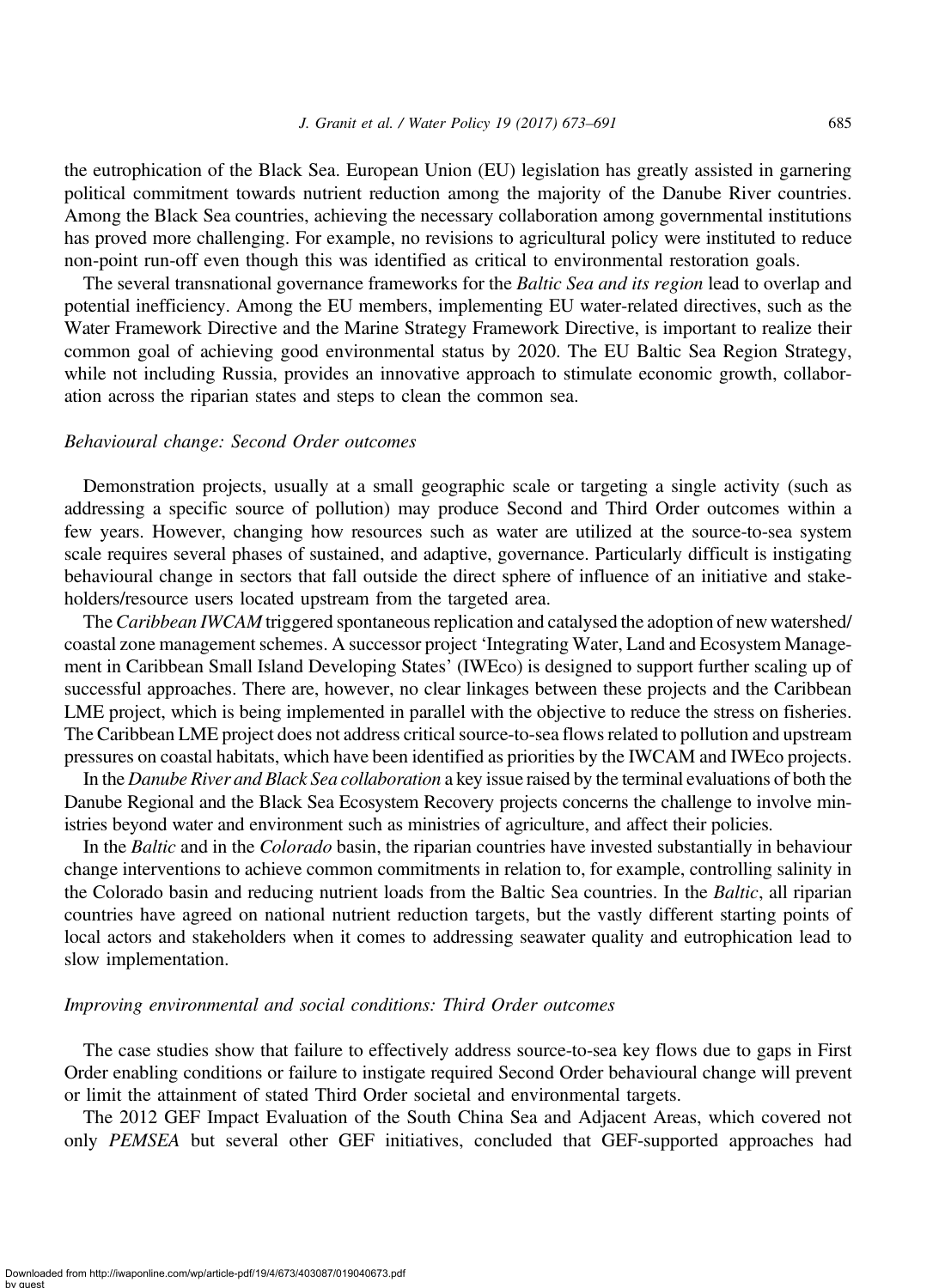generally been effective at the specific sites where they have been implemented, but that the results of stress reduction have often been limited because of larger-scale factors that the demonstrations could not address, such as land-based pollution from tourism and agriculture.

Major improvements have been documented in the condition of the *Black Sea*, thanks to reductions in severe eutrophication [\(ICPDR, 2007\)](#page-16-0). Third Order outcomes have included the virtual elimination of the once expansive hypoxic zone covering the North West Shelf of the Black Sea. These accomplishments were assisted by a dramatic drop in agricultural production after the economic downturn in many lower-Danube countries, but show that early recognition of source-to-sea linkages and concerted effort to achieve policy and regulatory reform among upstream countries and stakeholders can, in combination with targeted investments, contribute to reversing negative environmental trends. The challenge now concerns maintaining the collaboration between the upstream and downstream countries to sustain the positive results and continue nutrient reduction efforts.

Nutrient discharge into the *Baltic Sea* has also been reduced in recent decades, but progress has been slow. To accelerate the pace and achieve Third Order outcomes, identified needs include a broader understanding of the eutrophication challenges among political leaders at national and municipal levels and increased knowledge to enable the identification of a cost-effective combination of measures at the local level.

Despite efforts by the USA and Mexico to resolve some of the major source-to-sea-related pressures on the Colorado basin and its downstream segments, problems persist and Third Order outcomes remain elusive. The costs to the USA of salt removal in the basin are likely to increase by 50% by 2030 ([Borda,](#page-15-0) [2004](#page-15-0)). The results from the environmental flows secured for the Colorado River Delta are yet to be evaluated, but they represent only a tiny fraction of the flows that were once delivered to the delta. In the Gulf of California, conservation efforts have focused on individual sites or on narrowly defined strategies, paying insufficient attention to land–sea connections – important obstacles to the achievement of Third Order outcomes.

#### Towards greater sustainability: Fourth Order outcomes

All the initiatives reviewed aim ultimately to contribute to sustainability, the Fourth Order outcome, but even in those cases where some Third Order outcomes have been achieved, it is difficult to make the case that this has led to full triple-bottom-line sustainability. In some cases, considerable advances have been made, such as in the Black Sea, but large systems continue to change as do human uses and pressures acting on them. Other cases show little or no progress towards the achievement of Third Order goals due to unresolved difficulties in achieving the necessary Second Order changes in institutional and resource-user behaviours.

For key actors in a source-to-sea system, sustainability often remains an abstract concept distant from short-term and medium-term concerns and priorities. As the 2030 Agenda for Sustainable Development underlines, the road towards sustainability requires setting goals and implementing strategies on a diversity of issues, most of which come into play at source-to-sea system scales. There are political and economic drivers at higher systems levels influencing the initiatives reviewed in this paper, some of which may offset the gains achieved through strengthened governance and management frameworks developed in the source-to-sea continuum. Nevertheless, all the initiatives reviewed have been sustained over time and in several cases a project approach has been overtaken by changes in the regional political governance context. The case studies demonstrate that the achievement of Third Order outcomes cannot be achieved without the requisite changes in the policies and comportment of key actors. This suggests that greater attention needs to be given to defining and monitoring the Second Order outcomes that are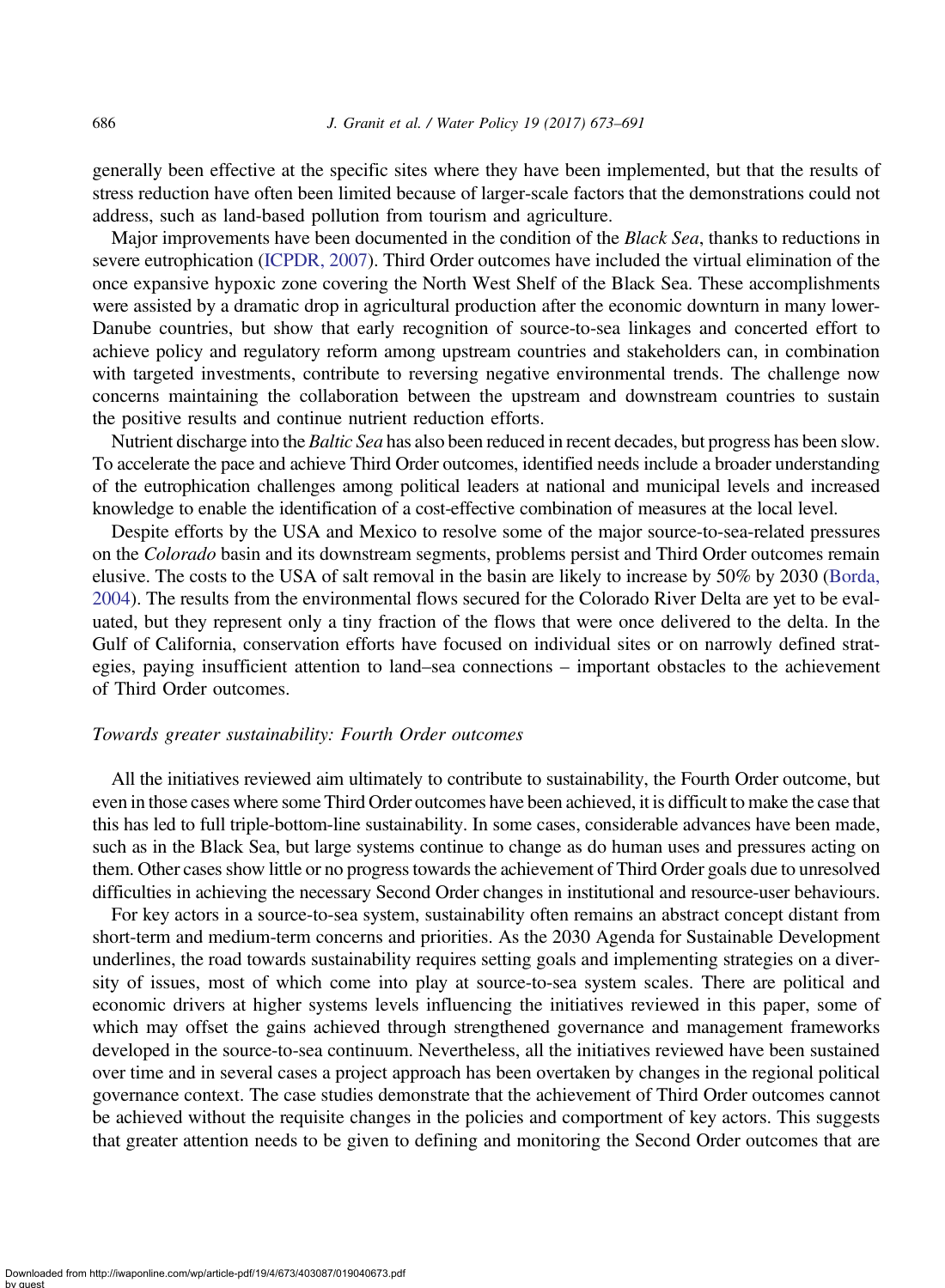most critical to gaining the Third Order outcomes that contribute to greater sustainability. Experience gained from programmes with an ecosystem focus, including SLM, IWRM and ICM, points to the centrality of collaboration among institutions and cooperative strategies that can generate outcomes that contribute to greater sustainability.

The Orders of Outcomes framework is not static. It provides a theory of change to understand and identify impact pathways in the source-to sea continuum and to establish goals through consultative approaches. Our conceptual framework demonstrates how a theory of change can be embedded in larger social–ecological systems thereby supporting better design of source-to-sea initiatives. A focus on testing of solutions and learning from experience towards Fourth Order outcomes such as green and blue growth are stepping stones towards sustainable societies. The initiatives analysed illustrate the complexity in achieving sustainability in source-to-sea systems but demonstrate promising approaches to achieve Fourth Order outcomes.

## Conclusions – science to policy recommendations

Based on the review of the status of source-to-sea systems and the application of a theoretical framework to a number of case studies, we draw conclusions that could encourage and support governance and management responses at different spatial scales that lead to greater sustainability in source-to-sea systems.

# The source-to-sea conceptual framework offers a guide to the design of future initiatives that work to achieve greater sustainability in source-to-sea systems.

The conceptual framework presented in this paper provides an aid in developing operational methods and tools to put source-to-sea governance into practice in a changing political and economic context. It offers a way to recognize system linkages in work to achieve development aspirations defined in the 2030 Agenda for Sustainable Development and to tackle the major impacts of climate change on the source-to-sea continuum. The adoption of a unifying theory of change could facilitate integration across segments, setting common goals, and recognizing and documenting achievements. Our conceptual framework outlines a theory of change that frames governance and management options around four orders of outcomes.

## Source-to-sea systems are interconnected by key flows.

Key flows in the form of water, sediment, pollutants, materials, biota and ecosystem services connect sub-systems at different spatial scales. The scales of an intervention may vary from one or more closely connected segments, to a river basin and downstream recipient, a sea and its drainage area, all the way to global system issues such as climate change drivers.

## Gaps in biophysical knowledge need to be filled.

While our knowledge of how human intervention influences individual segments of source-to-sea systems is relatively good, there remain great knowledge gaps around the impacts of human activity that span across segments of source-to-sea systems.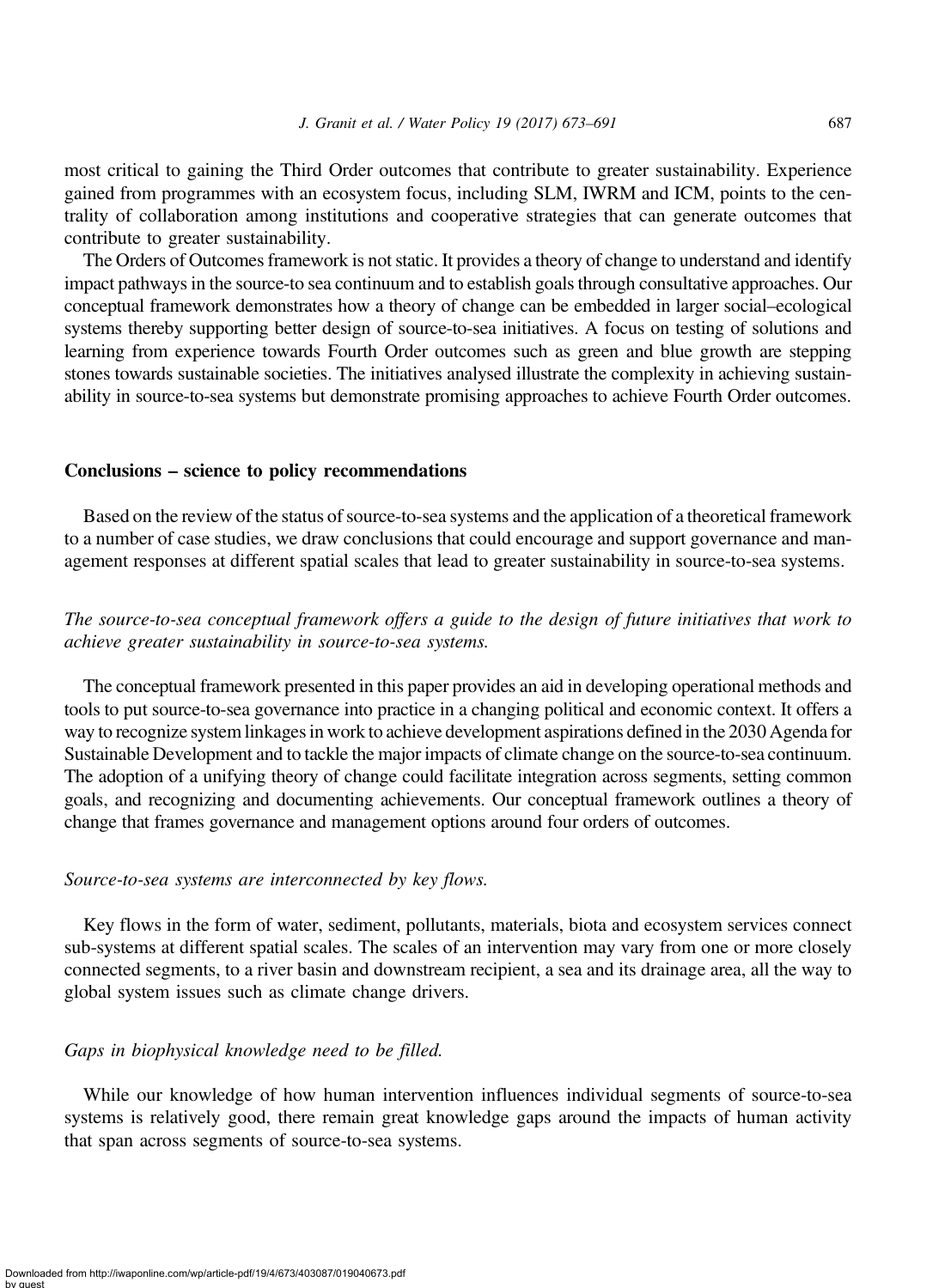# <span id="page-15-0"></span>While the pace of change in source-to-sea systems varies widely and interlinkages are complex, learning and adapting to change need to accelerate.

The review of source-to-sea initiatives in this paper shows that it has taken decades to understand and begin to address source-to-sea system degradation. This is largely a consequence of the complexity and scope of source-to-sea systems and the change in political and economic drivers over time. It takes long periods of sustained effort and investment to achieve changes and then to mainstream practices that operationalize a source-to-sea approach through changes in the behaviour of key actors. Stress-reduction measures need to be implemented in large areas and it takes a long time to assess the responses in the ecosystems. There is an urgent need to better understand how source-to-sea systems respond to management interventions that link across different segments. Such learning would greatly benefit from common sets of indicators and monitoring protocols that allow comparative analysis across source-to-sea systems.

## Coordinated governance arrangements that can address system linkages are needed to address sourceto-sea priorities.

There is a variety of management approaches that recognize the need to support the objectives of an intervention in a particular bio-physical setting and political and economic context. As policy, planning and decision-making by sector and in the different segments of a source-to-sea system will continue to be necessary, so will decentralized, nested governance systems become increasingly important. Source-to-sea systems need governance arrangements that can balance development objectives across segments, taking key flows into account, and are capable of coordinating and integrating across the different management objectives.

#### Acknowledgements

This research has been carried out under the auspices of the Scientific and Technical Advisory Panel of the Global Environment Facility (GEF). It has benefitted from an extensive peer review process engaging the GEF partnership and members of the Action Platform on Source to Sea Management. The authors would like to acknowledge the contributions made by Ivan Zavadsky, ICPDR; Maria de los Angeles Carvajal, SuMar – Voces por la Naturaleza; David Groenfeldt, Water-Culture Institute; Karin Bjerner, the Swedish Agency for Marine and Water Management; and Caspar Trimmer, Stockholm Environment Institute (SEI). This work was supported by the Global Environment Facility (GEF) and the Swedish International Development Cooperation Agency (Sida).

## **References**

- Borda, C. (2004). Economic Impacts from Salinity in the Lower Colorado River Basin. Technical Memorandum Number EC-04-02. United States Department of Interior, Bureau of Reclamation. Available at: [http://citeseerx.ist.psu.edu/viewdoc/down](http://citeseerx.ist.psu.edu/viewdoc/download?doi=10.1.1.390.6285&rep=rep1&type=pdf)[load?doi=10.1.1.390.6285&rep=rep1&type=pdf](http://citeseerx.ist.psu.edu/viewdoc/download?doi=10.1.1.390.6285&rep=rep1&type=pdf) (accessed 9 February 2016).
- Brisbane Declaration (2007). Environmental flows are essential for freshwater ecosystem health and human well-being. In: Delegates to the 10th International River Symposium and International Environmental Flows Conference, Brisbane, Australia. Available at: [http://www.eflownet.org/download\\_documents/brisbane-declaration-english.pdf](http://www.eflownet.org/download_documents/brisbane-declaration-english.pdf) (accessed 30 September 2015).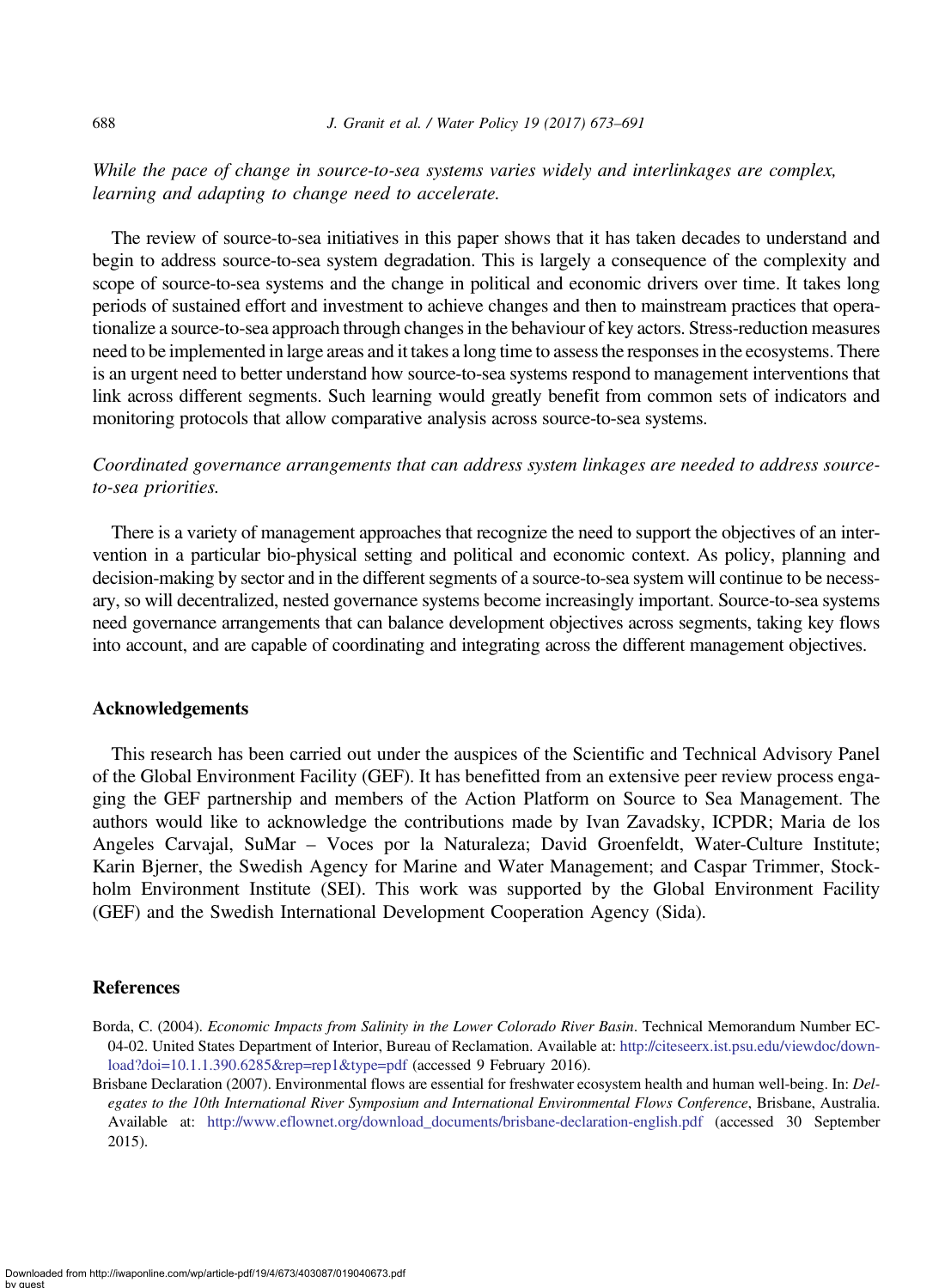- <span id="page-16-0"></span>Bunn, S. E. & Arthington, A. H. (2002). [Basic principles and ecological consequences of altered flow regimes for aquatic bio](http://dx.doi.org/10.1007/s00267-002-2737-0)[diversity.](http://dx.doi.org/10.1007/s00267-002-2737-0) Environmental Management 30, 492–507. doi:10.1007/s00267-002-2737-0.
- CBD (2000). Decision V/6 ecosystem approach. In: Fifth Meeting of the Conference of the Parties to the Convention on Biological Diversity, Nairobi, Kenya. Available at: <https://www.cbd.int/decisions/cop/?m=cop-05> (accessed 8 October 2015).
- CBD (2010). The strategic plan for biodiversity 2011–2020 and the Aichi biodiversity targets. In: Convention on Biological Diversity, Nagoya, Japan. Available at: <https://www.cbd.int/doc/decisions/cop-10/cop-10-dec-02-en.pdf> (accessed 15 September 2015).
- CBD & GEF/STAP (2012). Marine spatial planning in the context of the convention on biological diversity. In: Montréal: Convention on Biological Diversity and the Global Environment Facility Scientific and Technical Advisory Committee. Available at: <http://www.stapgef.org/stap/wp-content/uploads/2013/05/STAP-CBD-TS68-MSP-F2-WEB.pdf> (accessed 1 October 2015).
- Costanza, R., d'Arge, R., de Groot, R., Farber, S., Grasso, M., Hannon, B., Limburg, K., Naeem, S., O'Neill, R. V., Paruelo, J., Raskin, R. G., Sutton, P. & van den Belt, M. (1997). The value of the world'[s ecosystem services and natural capital.](http://dx.doi.org/10.1038/387253a0) Nature 387, 253–260. doi:10.1038/387253a0.
- Davidson, N. C. (2014). [How much wetland has the world lost? Long-term and recent trends in global wetland area.](http://dx.doi.org/10.1071/MF14173) Marine and Freshwater Research 65, 934. doi:10.1071/MF14173.
- Davies, R. (2012). Criteria for Assessing the Evaluability of Theories of Change. Available at: [http://mandenews.blogspot.co.](http://mandenews.blogspot.co.uk/2012/04/criteria-for-assessing-evaluablity-of.html) [uk/2012/04/criteria-for-assessing-evaluablity-of.html](http://mandenews.blogspot.co.uk/2012/04/criteria-for-assessing-evaluablity-of.html) (accessed 20 June 2015).
- Doney, S. C. (2010). [The growing human footprint on coastal and open-ocean biogeochemistry.](http://dx.doi.org/10.1126/science.1185198) Science 328, 1512–1516. doi:10.1126/science.1185198.

EEA (2003a). Europe's Environment: The Third Assessment. European Environment Agency, Copenhagen.

- EEA (2003b). Europe's Water: An Indicator-Based Assessment. Copenhagen: Lanham, MD: European Environment Agency; Bernan Associates [distributor].
- Erban, L. E., Gorelick, S. M. & Zebker, H. A. (2014). [Groundwater extraction, land subsidence, and sea-level rise in the](http://dx.doi.org/10.1088/1748-9326/9/8/084010) [Mekong Delta, Vietnam.](http://dx.doi.org/10.1088/1748-9326/9/8/084010) Environmental Research Letters 9, 084010. doi:10.1088/1748-9326/9/8/084010.

Gatto, M. (2015). Does reclamation pay? Assessing the socio-economic effects of reclamation projects. Terra et Aqua 138, 25–35.

- GEF (2012). Impact Evaluation: The GEF in the South China Sea and Adjacent Areas. Vol. 1. Global Environment Facility (GEF), Washington DC, USA. Available at: [https://www.thegef.org/gef/sites/thegef.org/files/documents/South-China-Sea](https://www.thegef.org/gef/sites/thegef.org/files/documents/South-China-Sea-and-Adjacent-Areas-V1.pdf)[and-Adjacent-Areas-V1.pdf](https://www.thegef.org/gef/sites/thegef.org/files/documents/South-China-Sea-and-Adjacent-Areas-V1.pdf) (accessed 12 February 2016).
- GEF (2013). GEF Transboundary Diagnostic Analysis/Strategic Action Programme Manual. Washington DC, USA. Available at: <http://iwlearn.net/resources/documents/23786> (accessed 22 April 2017).
- GESAMP (2015). Sources, Fate and Effects of Microplastics in the Marine Environment: A Global Assessment. IMO/FAO/ UNESCO-IOC/UNIDO/WMO/IAEA/UN/UNEP/UNDP Joint Group of Experts on the Scientific Aspects of Marine Environmental Protection. Available at: [http://www.gesamp.org/data/gesamp/files/media/Publications/Reports\\_and\\_](http://www.gesamp.org/data/gesamp/files/media/Publications/Reports_and_studies_90/gallery_2230/object_2500_large.pdf) [studies\\_90/gallery\\_2230/object\\_2500\\_large.pdf](http://www.gesamp.org/data/gesamp/files/media/Publications/Reports_and_studies_90/gallery_2230/object_2500_large.pdf) (accessed 16 February 2016).
- Gleeson, T., Wada, Y., Bierkens, M. F. P. & van Beek, L. P. H. (2012). [Water balance of global aquifers revealed by ground](http://dx.doi.org/10.1038/nature11295)[water footprint.](http://dx.doi.org/10.1038/nature11295) Nature 488, 197–200. doi:10.1038/nature11295.
- Gough, P., Philipsen, P., Schollema, P. P. & Wanningen, H. (2012). From Sea to Source; International Guidance for the Restoration of Fish Migration Highways. Available at: <http://www.fromseatosource.com/?page=DOWNLOAD> (accessed 1 July 2015).
- Granit, J., Liss Lymer, B., Olsen, S. B., Lundqvist, J. & Lindström, A. (2014). Water Governance and Management Challenges in the Continuum From Land to the Coastal Sea - Spatial Planning as A Management Tool. Stockholm International Water Institute (SIWI), Stockholm, Sweden. Available at: [http://www.siwi.org/publications/water-governance-and-management-challenges-in](http://www.siwi.org/publications/water-governance-and-management-challenges-in-the-continuum-from-land-to-the-coastal-sea-spatial-planning-as-a-management-tool/)[the-continuum-from-land-to-the-coastal-sea-spatial-planning-as-a-management-tool/](http://www.siwi.org/publications/water-governance-and-management-challenges-in-the-continuum-from-land-to-the-coastal-sea-spatial-planning-as-a-management-tool/) (accessed 9 February 2016).
- Halpern, B. S., Walbridge, S., Selkoe, K. A., Kappel, C. V., Micheli, F., D'Agrosa, C., Bruno, J. F., Casey, K. S., Ebert, C., Fox, H. E., Fujita, R., Heinemann, D., Lenihan, H. S., Madin, E. M. P., Perry, M. T., Selig, E. R., Spalding, M., Steneck, R. & Watson, R. (2008). [A global map of human impact on marine ecosystems](http://dx.doi.org/10.1126/science.1149345). Science 319, 948–952. doi:10.1126/science.1149345.
- Howarth, R. W., Sharpley, A. & Walker, D. (2002). [Sources of nutrient pollution to coastal waters in the United States: impli](http://dx.doi.org/10.1007/BF02804898)[cations for achieving coastal water quality goals](http://dx.doi.org/10.1007/BF02804898). Estuaries 25, 656–676. doi:10.1007/BF02804898.
- ICPDR (2007). 15 Years of Managing the Danube River Basin 1991-2006. International Commission for the Protection of Danube River, UNDP/GEF Danube Regional Project, Vienna, Austria. Available at: [https://www.icpdr.org/main/sites/default/files/15%](https://www.icpdr.org/main/sites/default/files/15%20Years%20Managing%20DRB_June07.pdf) [20Years%20Managing%20DRB\\_June07.pdf](https://www.icpdr.org/main/sites/default/files/15%20Years%20Managing%20DRB_June07.pdf) (accessed 22 April 2017).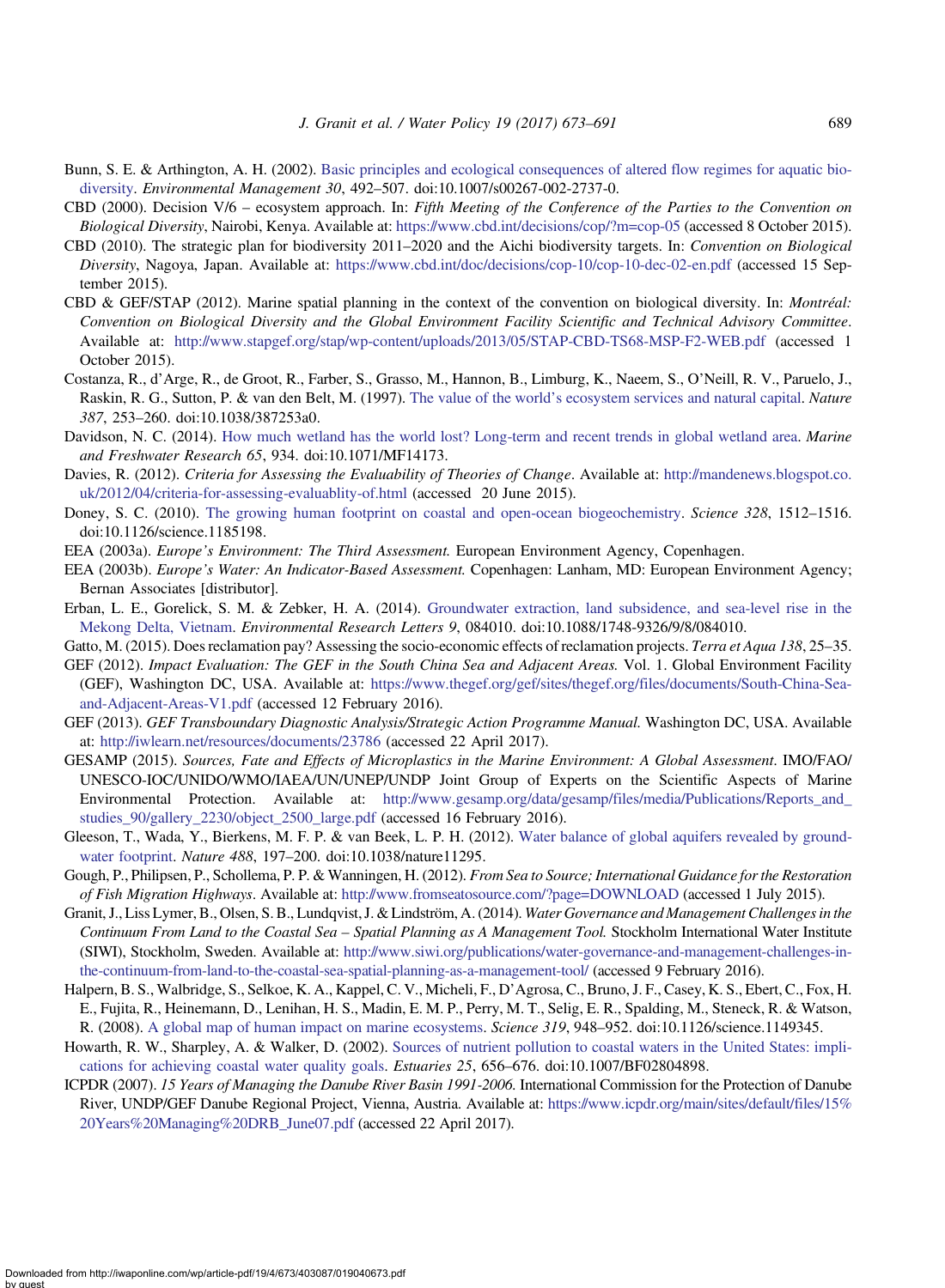- <span id="page-17-0"></span>IPCC (2014). Summary for policymakers. In: Climate Change 2014: Impacts, Adaptation, and Vulnerability. Part A: Global and Sectoral Aspects. Contribution of Working Group II to the Fifth Assessment Report of the Intergovernmental Panel on Climate Change. Field, C. B., Barros, V. R., Dokken, D. J., Mach, K. J., Mastrandrea, M. D., Bilir, T. E., Chatterjee, M., Ebi, K. L., Estrada, Y. O., Genova, R. C., Girma, B., Kissel, E. S., Levy, A. N., MacCracken, S., Mastrandrea, P. R., White, L. L. (eds). Cambridge University Press, Cambridge, NY, USA, pp. 1–32. Available at: [http://www.ipcc.ch/pdf/](http://www.ipcc.ch/pdf/assessment-report/ar5/wg2/ar5_wgII_spm_en.pdf) [assessment-report/ar5/wg2/ar5\\_wgII\\_spm\\_en.pdf](http://www.ipcc.ch/pdf/assessment-report/ar5/wg2/ar5_wgII_spm_en.pdf) (accessed 10 February 2016).
- Juda, L. & Hennessey, L. J. (2001). [Governance profiles and the management of the uses of large marine ecosystems.](http://dx.doi.org/10.1080/00908320150502195) Ocean Development & International Law 32, 43–69. doi:10.1080/00908320150502195.
- MA (2005). Millennium Ecosystem Assessment: Living Beyond our Means Natural Assets and Human Well-Being. World Resources Institute, Washington DC, USA. Available at: <http://www.millenniumassessment.org/en/index.html> (accessed 14 October 2015).
- Nilsson, C., Reidy, C. A., Dynesius, M. & Revenga, C. (2005). Fragmentation and Flow Regulation of the World's Large River Systems. Science 308, 5720, 405–408. doi:10.1126/science.1107887.
- NRC (2008). Increasing Capacity for Stewardship of Oceans and Coasts: A Priority for the 21st Century. National Academies Press, Washington DC, USA.
- OECD (2012). OECD Environmental Outlook to 2050 The Consequences of Inaction. Organisation for Economic Co-operation and Development. Available at: [http://www.oecd.org/env/indicators-modelling-outlooks/oecdenvironmentaloutlookto2050the](http://www.oecd.org/env/indicators-modelling-outlooks/oecdenvironmentaloutlookto2050theconsequencesofinaction.htm)[consequencesofinaction.htm](http://www.oecd.org/env/indicators-modelling-outlooks/oecdenvironmentaloutlookto2050theconsequencesofinaction.htm) (accessed 15 April 2015).
- OECD/IEA (2014). World Energy Outlook 2014. Executive Summary. Organisation for Economic Co-operation and Development, International Energy Agency. Available at: <http://www.worldenergyoutlook.org/publications/weo-2014/> (accessed 15 April 2015).
- Olsen, S. B. (2003). [Frameworks and indicators for assessing progress in integrated coastal management initiatives](http://dx.doi.org/10.1016/S0964-5691(03)00012-7). Ocean & Coastal Management 46, 347–361. doi:10.1016/S0964-5691(03)00012-7.
- Olsen, S. B., Lowry, K. & Tobey, J. (1999). A Manual for Assessing Progress in Coastal Management. University of Rhode Island, Coastal Resources Center, Narragansett, RI, USA. Available at: [http://www.commissionoceanindien.org/fileadmin/](http://www.commissionoceanindien.org/fileadmin/resources/RECOMAP%20Manuals/Manual%20for%20Assessing%20Progress%20in%20Coastal%20Management%202009.pdf) [resources/RECOMAP%20Manuals/Manual%20for%20Assessing%20Progress%20in%20Coastal%20Management%](http://www.commissionoceanindien.org/fileadmin/resources/RECOMAP%20Manuals/Manual%20for%20Assessing%20Progress%20in%20Coastal%20Management%202009.pdf) [202009.pdf](http://www.commissionoceanindien.org/fileadmin/resources/RECOMAP%20Manuals/Manual%20for%20Assessing%20Progress%20in%20Coastal%20Management%202009.pdf) (accessed 9 February 2016).
- Olsen, S. B., Page, G. G. & Ochoa, E. (2009). The Analysis of Governance Responses to Ecosystem Change: A Handbook for Assembling a Baseline. LOICZ Reports & Studies No. 34. Geesthacht: GKSS Research Center, pp. 87.
- Olsen, S. B., Olsen, E. & Schaefer, N. (2011). [Governance baselines as a basis for adaptive marine spatial planning.](http://dx.doi.org/10.1007/s11852-011-0151-6) Journal of Coastal Conservation 15, 313–322. doi:10.1007/s11852-011-0151-6.
- Orth, R. J., Carruthers, T. J. B., Dennison, W. C., Duarte, C. M., Fourqurean, J. W., Heck, K. L., Hughes, A. R., Kendrick, G. A., Kenworthy, W. J., Olyarnik, S., Short, F. T., Waycott, M. & Williams, S. L. (2006). [A global crisis for seagrass eco](http://dx.doi.org/10.1641/0006-3568(2006)56[987:AGCFSE]2.0.CO;2)[systems](http://dx.doi.org/10.1641/0006-3568(2006)56[987:AGCFSE]2.0.CO;2). BioScience 56, 987. doi:10.1641/0006-3568(2006)56[987:AGCFSE]2.0.CO;2.
- Rabalais, N. N., Turner, R. E., Diaz, R. J. & Justic, D. (2009). [Global change and eutrophication of coastal waters](http://dx.doi.org/10.1093/icesjms/fsp047). ICES Journal of Marine Science 66, 1528–1537. doi:10.1093/icesjms/fsp047.
- Ross, P. S. & Birnbaum, L. S. (2003). [Integrated human and ecological risk assessment: a case study of persistent organic](http://dx.doi.org/10.1080/727073292) [pollutants \(POPs\) in humans and wildlife](http://dx.doi.org/10.1080/727073292). Human and Ecological Risk Assessment: An International Journal 9, 303– 324. doi:10.1080/727073292.
- STAP (2011). Marine Debris as a Global Environmental Problem. Introducing a Solutions Based Framework Focused on Plastic. Global Environment Facility (GEF) Scientific and Advisory Panel (STAP). Available at: [http://www.thegef.org/](http://www.thegef.org/gef/sites/thegef.org/files/publication/STAP%20MarineDebris%20-%20website.pdf) [gef/sites/thegef.org/files/publication/STAP%20MarineDebris%20-%20website.pdf](http://www.thegef.org/gef/sites/thegef.org/files/publication/STAP%20MarineDebris%20-%20website.pdf) (accessed 15 April 2015).
- STAP (2012). GEF Guidance on Emerging Chemicals Management in Developing Countries and Countries with Economies in Transition. Global Environment Facility (GEF) Scientific and Advisory Panel (STAP). Available at: [http://www.stapgef.org/](http://www.stapgef.org/stap/wp-content/uploads/2013/05/ECMI-Overview.pdf) [stap/wp-content/uploads/2013/05/ECMI-Overview.pdf](http://www.stapgef.org/stap/wp-content/uploads/2013/05/ECMI-Overview.pdf) (accessed 15 April 2015).
- Steffen, W., Sanderson, A., Tyson, P. D., Jäger, J., Matson, P. A., Moore, B. I., Oldfield, F., Richardson, K., Schellnuber, H. J., Turner, B. L. & Wasson, R. J. (2004). Global Change and the Earth System: A Planet Under Pressure. Executive Summary. Available at: [http://www.igbp.net/download/18.1b8ae20512db692f2a680007761/IGBP\\_ExecSummary\\_eng.pdf](http://www.igbp.net/download/18.1b8ae20512db692f2a680007761/IGBP_ExecSummary_eng.pdf) (accessed 20 June 2015).
- Steffen, W., Broadgate, W., Deutsch, L., Gaffney, O. & Ludwig, C. (2015). [The trajectory of the Anthropocene: the great accel](http://dx.doi.org/10.1177/2053019614564785)[eration.](http://dx.doi.org/10.1177/2053019614564785) The Anthropocene Review 2, 81–98. doi:10.1177/2053019614564785.